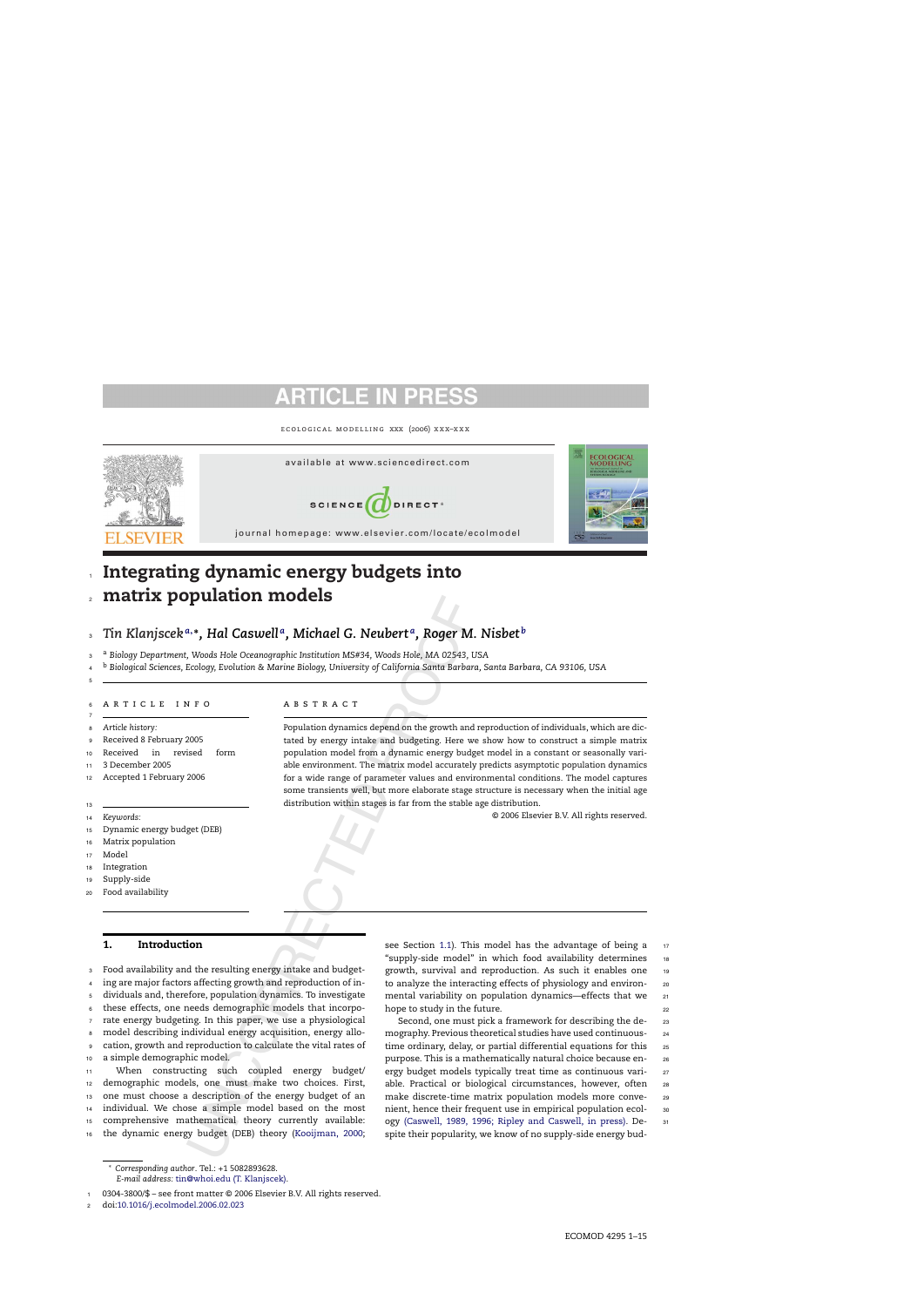<span id="page-1-0"></span>**2** ecological modelling xxx (2006) xxx-xxx



**Fig. 1 – The fluxes of energy in a -rule DEB model. Energy from food is assimilated, stored into energy reserves, and then utilized.** A proportion  $\kappa$  of the utilized energy is spent on growth and somatic maintenance. A proportion  $(1 - \kappa)$  is either **spent on maturation and maturation maintenance, or stored into a reproductive buffer and spent on reproduction. In case of energy shortage, the somatic maintenance has the absolute priority in energy allocation. Boxed compartments are explicitly modeled in the DEB. Structure and newborns, although not measured in units of energy, represent sinks of energy.**

 get model linked with a matrix population model. Here, we have chosen a simple two-stage matrix model (described in Section [1.2\) f](#page-2-0)or our demographic model partly to demonstrate how to make such a link (in Section 2). We provide a recipe for linking more general energy budget models with more general matrix population models in Appendix A.

n *x* of the utilized energy is spent on growth and somatic mainten<br>and *n* and *n* and maturation maintenance, or stored ito a reproductive biffered symmatic maintenance and newborns, although not measured in units of en In Section [3](#page-5-0) we compare our model's demographic pre- dictions to simulations of an individual based model (IBM) in which individuals are governed by the same physiological 41 model. It turns out that the model accurately captures both long and short-term population dynamics when the popula- tion is initially close to the stable age distribution. When the population is not initially close to the stable age distribution, our model and the IBM may disagree; we describe the reasons for this disagreement, and how it can be ameliorated, in Sec-<sup>47</sup> tion [4.](#page-11-0)

### <sup>48</sup> *1.1. The DEB model*

 Energy budget models describe the acquisition and utilization of energy by individuals for maintenance, growth and repro- duction (e.g. [Ren and Ross,](#page-13-0) 2001). We constructed a simple DEB model based on Kooijman (2000) and Muller and Nisbet [\(2000\). T](#page-13-0)he model describes the energy budget of an ectother- mic organism that grows, matures at a fixed size, and repro- duces in discrete periodic events during the breeding season (birth-pulse reproduction). For a comprehensive review of DEB models and their applications, see Nisbet et al. (2000).

 In this DEB model, the organism is partitioned into two compartments: structure and energy reserves. The exact com- position of these compartments depends on the species. In general, the reserves are materials that can be utilized as an energy source by the organism (e.g. non-structural lipids, glu- cose and some proteins). The remaining tissue (e.g. bones, muscle, structural lipids, etc.) compose the structure compart- ment. Fueled by the energy from the reserves, the structure en- ables the organism to interact with its environment and feed. Organisms assimilate acquired food into the energy re-serves, or excrete it as feces. They utilize energy at a rate

<sup>69</sup> determined by the energy stored in the reserves. According  $70$  to Kooijman's " $\kappa$ -rule" [\(Kooijman, 2000\), o](#page-13-0)rganisms allocate a

fraction  $\kappa$  of the utilized energy to growth and somatic maintenance (i.e. increase and maintenance of the structure), and  $72$ the remaining fraction to maturation or reproduction, and to  $\frac{73}{2}$ maintaining the acquired level of maturity (Fig. 1). Somatic  $\frac{74}{4}$ maintenance takes precedence over any other energy need. 75 If the energy that can be extracted from the reserves is not  $76$ sufficient to satisfy the somatic maintenance, the organism  $77$  $dies.$  78

We use *V* (structural volume) and *e* (energy density [E] rel- <sup>79</sup> ative to maximum energy density  $[E_m]$  as state variables that  $\qquad$  80 describe the structure and reserves of an individual of age *s*. <sup>81</sup> Throughout the text we simplify the discussion by treating  $V$  82 as a measure of the size of the structure of the organism. See 83 Table 1 for a description of all the state variables and param-<br>84 eters of the model, and [Table 2](#page-3-0) for the parameter values we 85 used as a starting point for our analyzes. A sample solution of 86 the DEB model is given in [Fig. 2.](#page-2-0) 87

### **1.1.1.** Growth 88

The rate of energy intake f, which is measured relative to its 89 maximum value, is a function of food availability [\(\(Kooijman,](#page-13-0) 90 2000). The rate of change of scaled reserve density, *e*, is propor- <sup>91</sup> tional to the difference between f and *e*, where the constant of 92 proportionality *v* is called the energy conductance:  $\frac{93}{2}$ 

$$
\frac{de}{ds} = v(f - e)V^{-1/3}.
$$
 (1) 94

The rate of increase of structure in DEB theory is deter-<br>95 mined by the energy allocated to growth and somatic mainte-<br>96 nance, after the somatic maintenance has been met: 97

$$
\frac{dV}{ds} = \max\left(\frac{mg}{e+g}(eV_{m}^{1/3}V^{2/3} - V), 0\right).
$$
 (2) 98

Note that the size of the structure cannot decrease.  $99$ 

### 1.1.2. Reproduction 100

We assume that the organism is mature, and allocates energy  $101$ to reproduction, whenever  $V \geq V_p$ . In mature organisms, the 102 energy flux to reproductive processes (including maturation) 103  $is$  104

$$
E_{R} = \begin{cases} (1 - \kappa)[E_{m}] \frac{eg}{e + g}(vV^{2/3} + mV) & \text{when } \frac{dV}{ds} > 0\\ [E_{m}](veV^{2/3} - mg\kappa V) & \text{when } \frac{dV}{ds} = 0, \end{cases}
$$
(3) 105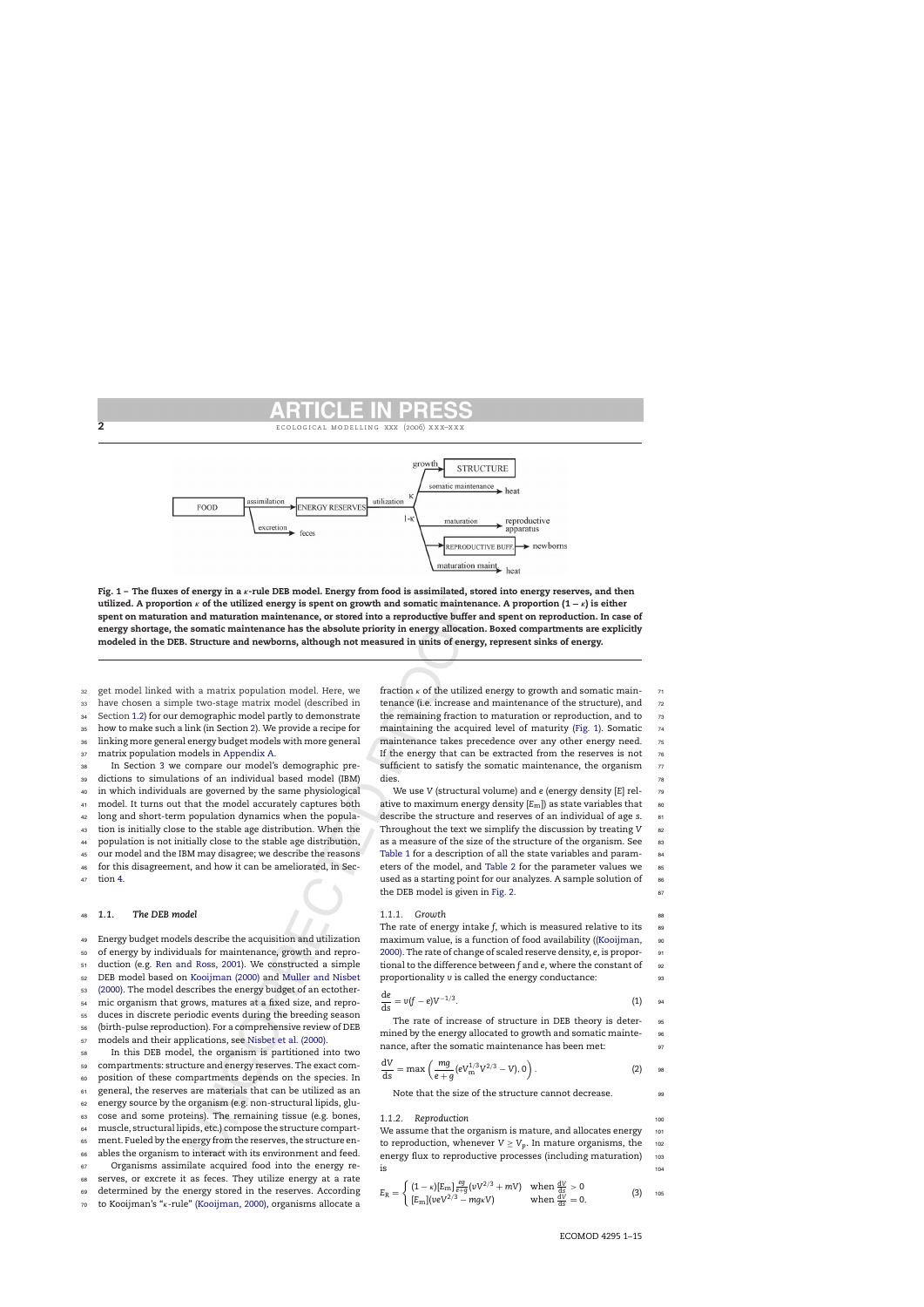e c o l o g i c a l m o d e l l i n g xxx (2006) x x x–x x x **3**

<span id="page-2-0"></span>

**Fig. 2 – Sample solutions of the DEB model as a function of age (***s***) using the parameter values from [Table 2](#page-3-0) for constant** energy intake (f(s) = 0.5) and oscillating energy intake (f(s) = 0.5 + 0.3 sin(2 $\pi$ s)). In the fluctuating environment, the **organism grows larger, commits less energy to reproduction, and accumulates less damage (lower h(s)). For additional discussion see [Muller and Nisbet \(2](#page-13-0)000).**

<sup>106</sup> and the energy flux required to maintain maturity is

$$
E_{\rm M} = (1 - \kappa) [E_{\rm m}] m g V_p. \tag{4}
$$

108 Hence, the flux of energy to the reproduction buffer  $(\beta)$  is

$$
\frac{d\beta}{ds} = \max(E_R(V) - E_M, 0). \tag{5}
$$

<sup>110</sup> We assume that the energy buffer is emptied and utilized <sup>111</sup> for reproduction at each breeding event, if the mother accu-<sup>112</sup> mulated enough energy to produce at least one newborn.

<sup>113</sup> *1.1.3. Mortality*

114 Probability that the organism dies by age  $s + ds$ , given that it <sup>115</sup> survived until age *s*, is proportional to the hazard rate h(s):

$$
116 \quad P(\text{dead at } s + \text{ds}|\text{alive at } s) = h(s) \text{ ds.} \tag{6}
$$

<sup>117</sup> The hazard rate increases at a rate proportional to the <sup>118</sup> density of damage-inducing compounds within the organism  $119$  (Q/V):

$$
120 \quad \frac{dh(s)}{ds} = h_a \frac{Q}{V}.
$$
 (7)

<sup>121</sup> Damage inducing compounds are generated by respiration:

$$
122 \quad \frac{dQ}{ds} = \eta g[E_{\rm m}] \left( \frac{dV}{ds} + mV \right). \tag{8}
$$

123 Since  $h(s)$  is proportional to both  $\eta$  and  $h_a$ , we can simplify  $_{124}$  analysis if assume that  $\eta$  is unity and vary only  $h_{\rm a}$  in the anal-<sup>125</sup> yses. The hazard rate and the mass of damage-inducing compounds are assumed negligible in a newborn individual, so we <sup>126</sup> set these variables to zero at birth.

Throughout the paper we use the parameter values mostly  $_{128}$ obtained from a DEB model for the mussel *Mytilus edulis* <sup>129</sup> (Table 2) [\(Muller and Nisbet, 2000\). T](#page-13-0)he value for  $[E_m]$  was not  $130$ available in [Muller and Nisbet \(2000\); w](#page-13-0)e choose the one that 131 approximately matches the median value used by [Fujiwara et](#page-13-0)  $132$ al. (2004). <sup>133</sup>

### **1.2.** The matrix population model

Matrix population models are discrete-time structured models 135 that divide population into discrete stages, and describe evo-<br>136 lution of the population through these stages through time: 137

$$
\mathbf{n}(t+\alpha) = \mathbf{An}(t). \tag{9}
$$

**A** is a projection matrix,  $\alpha$  is the projection interval, and the 139 vector **n**(t) gives the distribution of individuals among stages 140 at time *t*. <sup>141</sup>

Although most applications require more complicated 142 structures, as a test case we used a two-stage matrix model 143 that distinguishes between immature and mature individu- <sup>144</sup> als. Individuals become mature when they reach a minimal 145 reproductive size  $(V_p)$ .

The projection matrix is 147

$$
\mathbf{A} = \begin{bmatrix} P_{11} & F \\ P_{21} & P_{22} \end{bmatrix} . \tag{10}
$$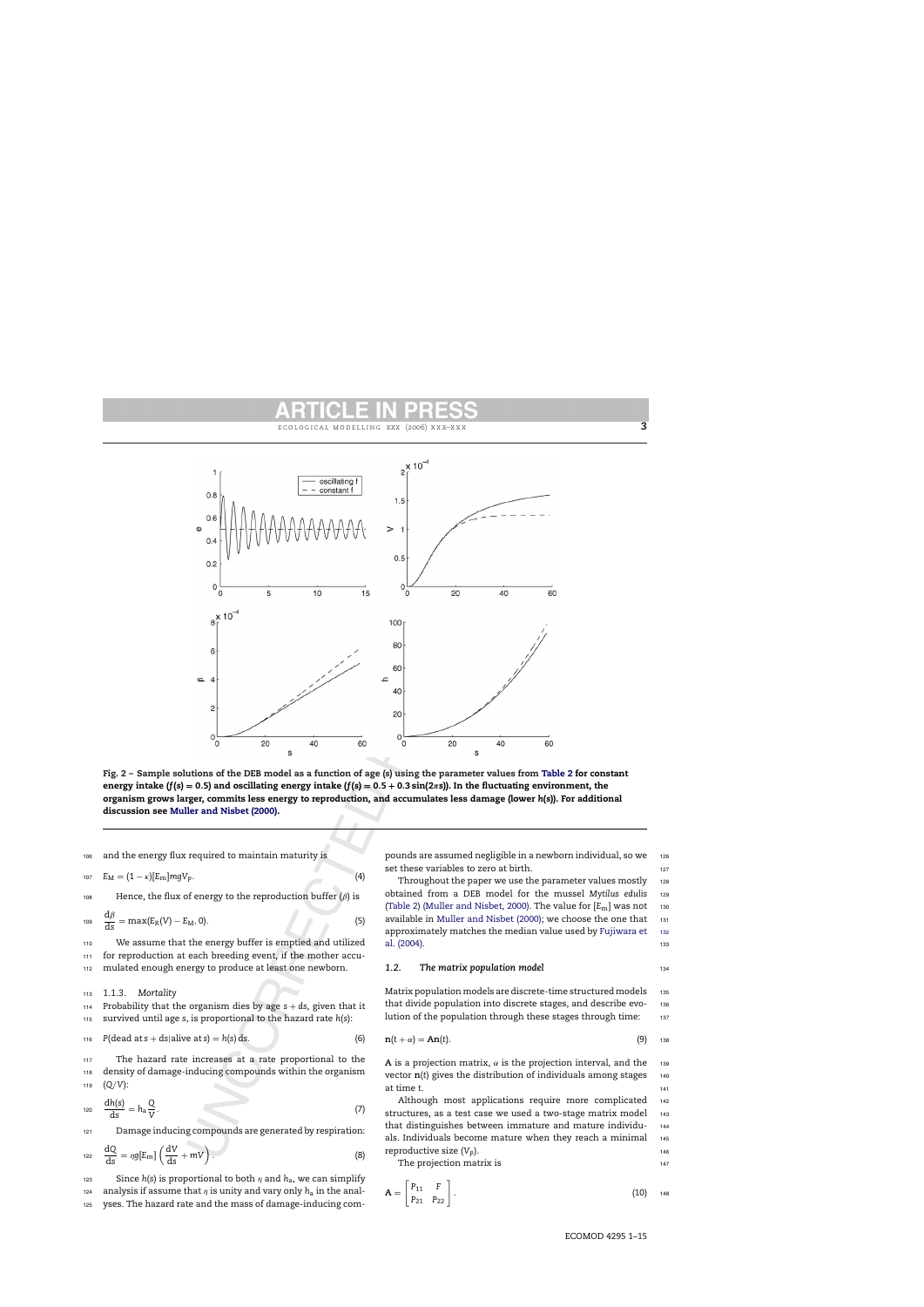**4** e c o l o g i c a l m o d e l l i n g xxx (2006) x x x–x x x

### <span id="page-3-0"></span>**Table 1 – State variables as a function of age (***s***) and parameters of the DEB model. For further discussion see [Kooijman \(2000\)](#page-13-0)**

| Descriptor           | Dimension                           | Description                                                                               | and 02, the survival pro                                       |
|----------------------|-------------------------------------|-------------------------------------------------------------------------------------------|----------------------------------------------------------------|
| V(s)                 | Length $3$                          | Volume of the structure<br>compartment                                                    | $P_{11} = \sigma_1(1-\gamma),$                                 |
| $[E_{m}]$            | Energy/length <sup>3</sup>          | Maximum energy reserve density                                                            | $P_{21} = \sigma_1 \gamma$                                     |
| [E]                  | Energy/length <sup>3</sup>          | Energy reserve density                                                                    |                                                                |
| e(s)                 |                                     | Scaled energy density in the<br>energy reserves, $\frac{[E]}{[E_{\text{m}}]}$             | $P_{22} = \sigma_2.$                                           |
| $\beta(s)$           | Energy                              | Cumulative energy committed to<br>reproduction                                            | We assume that the                                             |
| Q(s)                 | Mass                                | Mass of damage-inducing                                                                   | of survival, and that the<br>at maturity.                      |
|                      |                                     | compound                                                                                  | If all vital rates are o                                       |
| h(s)                 | Probability/time                    | Hazard rate: probability of death                                                         | the population is giver                                        |
|                      |                                     | per unit of time                                                                          | projection matrix A, ar                                        |
| $\cal K$             |                                     | Energy partitioning coefficient<br>Fraction of reproduction energy                        |                                                                |
| $K{\rm R}$           |                                     | realized in a newborn                                                                     |                                                                |
| υ                    | Length/time                         | Energy conductance                                                                        | $r = \frac{1}{\alpha} \ln \lambda_1.$                          |
| m                    | $Time-1$                            | Maintenance rate coefficient: cost                                                        |                                                                |
|                      |                                     | of maintenance relative to cost of                                                        | The stable stage dis                                           |
|                      |                                     | growth                                                                                    | tor $w_1$ associated with                                      |
| g                    |                                     | Energy investment ratio: cost of                                                          | can be obtained from th                                        |
|                      |                                     | growth relative to maximum avail                                                          | $(v_1)$ , the left eigenvecto                                  |
|                      |                                     | energy for growth                                                                         | of the growth rate to cl                                       |
| $\eta$               | Mass/energy                         | Mass-energy coupler:                                                                      |                                                                |
|                      |                                     | damage-inducing compound                                                                  |                                                                |
|                      | Length $3$                          | accumulated per energy respired<br>Structural volume at birth                             | <b>Methods</b><br>2.                                           |
| $V_{\rm b}$<br>$V_p$ | Length $3$                          | Structural volume at maturation                                                           |                                                                |
| $V_{\rm m}$          | Length $3$                          | Maximum structural volume                                                                 | In this section we deri                                        |
|                      |                                     | $\left(\frac{v}{mg}\right)$                                                               | the DEB model. We ass                                          |
| $C_N$                | Energy                              | Effective energy cost of a newborn                                                        | constant or periodic w                                         |
|                      |                                     | female                                                                                    | terval (this might repre                                       |
| $h_{\rm a}$          | Probabability                       | Ageing acceleration-rate of                                                               | Under these assum                                              |
|                      | length <sup>3</sup> /mass           | increase of the hazard rate                                                               | pletely determines its                                         |
|                      | time                                |                                                                                           | buffer, and how likely i                                       |
| f                    |                                     | Energy intake scaled to maximum                                                           | Individuals of differ                                          |
|                      |                                     | energy intake                                                                             | trix model have differ                                         |
|                      |                                     |                                                                                           | of growth and reprodu                                          |
|                      |                                     |                                                                                           | stage are a weighted av                                        |
|                      |                                     |                                                                                           | stable age distribution                                        |
|                      |                                     |                                                                                           | tion, although this wil                                        |
|                      |                                     |                                                                                           | tribution is stable.                                           |
|                      |                                     |                                                                                           | The stable age distr                                           |
|                      |                                     |                                                                                           |                                                                |
|                      | Table 2 - Standard parameter values |                                                                                           |                                                                |
| Parameter            |                                     | Value                                                                                     | $\phi(s) = K\lambda_1^{-s/\alpha} \exp \left(-\int_s^{\infty}$ |
| $\cal K$             |                                     | 0.8                                                                                       | where K is the ratio of:                                       |
| $\kappa_{\rm R}$     |                                     | 0.001                                                                                     |                                                                |
| v                    |                                     | $0.075 \,\mathrm{my}^{-1}$                                                                | lation size in the stable                                      |
| m                    |                                     | $0.58 y^{-1}$                                                                             |                                                                |
| g                    |                                     | 0.25                                                                                      | 2.1.<br>Maturation pro                                         |
| V <sub>b</sub>       |                                     | $10^{-9}$ m <sup>3</sup>                                                                  |                                                                |
| $V_p$                |                                     | $1.73 \times 10^{-6}$ m <sup>3</sup>                                                      | Growth in the DEB moo                                          |
| $[E_{m}]$            |                                     | 0.7aJ <sup>a</sup>                                                                        | food availability is equ                                       |
| $h_{\rm a}$<br>f     |                                     | $0.15 \,\mathrm{m}^3 \,\mathrm{d}_{\mathrm{DNA}}^{-1} \,\mathrm{y}^{-1\mathrm{b}}$<br>0.5 | viduals experience the                                         |
|                      |                                     | hosen provy for energy (dry weight in Muller                                              | quently, reach the repi                                        |

| Table 2 - Standard parameter values |                                                     |  |  |  |
|-------------------------------------|-----------------------------------------------------|--|--|--|
| Parameter                           | Value                                               |  |  |  |
| $\kappa$                            | 0.8                                                 |  |  |  |
| $K_{R}$                             | 0.001                                               |  |  |  |
| $\upsilon$                          | $0.075 \,\mathrm{my}^{-1}$                          |  |  |  |
| m                                   | $0.58 y^{-1}$                                       |  |  |  |
| $\mathfrak{g}$                      | 0.25                                                |  |  |  |
| V <sub>b</sub>                      | $10^{-9}$ m <sup>3</sup>                            |  |  |  |
| $V_p$                               | $1.73 \times 10^{-6}$ m <sup>3</sup>                |  |  |  |
| $[E_{m}]$                           | 0.7aJ <sup>a</sup>                                  |  |  |  |
| $h_{\rm a}$                         | 0.15 m <sup>3</sup> $d_{DNA}^{-1}$ y <sup>-1b</sup> |  |  |  |
|                                     | 0.5                                                 |  |  |  |

Converts a chosen proxy for energy (dry weight in Muller and Nisbet [\(2000\)\) i](#page-13-0)nto Joules, and cancels out after parameterization [\(Fujiwara et al., 2004\).](#page-13-0)

 $^{\rm b}$   $\rm d_{\rm DNA}$  is a unit of the damage-inducing compound which cancels out in calculations.

We assumed a birth-pulse population, with births occur-<br>149 ring at the end of the projection interval. The transition prob- 150 abilities depend on  $\gamma$ , the maturation probability, and on  $\sigma_1$  151 and  $\sigma_2$ , the survival probabilities in stages 1 and 2:  $152$ 

$$
P_{11} = \sigma_1 (1 - \gamma), \tag{11} \tag{12}
$$

$$
P_{21} = \sigma_1 \gamma, \tag{12}
$$

$$
P_{22} = \sigma_2. \tag{13} \tag{13}
$$

We assume that the maturation probability is independent  $156$ of survival, and that the projection interval is less than the age 157 at maturity and the set of the set of the set of the set of the set of the set of the set of the set of the set o

If all vital rates are constant, the asymptotic growth rate of  $159$ the population is given by the dominant eigenvalue  $\lambda_1$  of the 160 projection matrix **A**, and the intrinsic rate of increase is <sup>161</sup>

$$
r = \frac{1}{\alpha} \ln \lambda_1. \tag{14}
$$

The stable stage distribution is given by the right eigenvec-<br>163 tor  $w_1$  associated with  $\lambda_1$ . Other demographic statistics that 164 can be obtained from the model include the reproductive value 165  $(v_1)$ , the left eigenvector associated with  $\lambda_1$ ), and sensitivities 166 of the growth rate to changes of the elements in the matrix. 167

# **2. Methods**

In this section we derive the matrix model from solutions of  $_{168}$ the DEB model. We assume that food availability  $f(t)$  is either  $\frac{169}{169}$ constant or periodic with a period equal to the projection in- <sup>170</sup> terval (this might represent seasonal variability, for example). 171

Under these assumptions the age (*s*) of an individual com- <sup>172</sup> pletely determines its size, the contents of its reproductive 173 buffer, and how likely it is to die. 174

Individuals of different ages within each stage of the ma- <sup>175</sup> trix model have different probabilities of survival and rates 176 of growth and reproduction. Hence, the parameters for each 177 stage are a weighted average of the DEB solutions. We use the 178 stable age distribution within a stage as the weighting func- <sup>179</sup> tion, although this will be strictly correct only when the distribution is stable.

The stable age distribution is 182

$$
\phi(s) = K\lambda_1^{-s/\alpha} \exp\left(-\int_0^s h(\xi) d\xi\right),\tag{15}
$$

where *K* is the ratio of number of newborns to the total popu-<br>184 lation size in the stable age distribution (see [Appendix B\).](#page-12-0) 185

### 2.1. **Maturation probability**  $(y)$  186

Growth in the DEB model is deterministic. Since the period of  $_{187}$ food availability is equal to one projection interval, all indi- <sup>188</sup> viduals experience the same food at the same age and, conse-<br>189 quently, reach the reproductive size  $(V_p)$  and become mature 190 at the same age,  $\tau_p$ . Therefore, organisms in stage *i* are of age  $\tau_{191}$  $s \in [\tau_i, \tau_{i+1})$ . In our matrix model,  $\tau_1 = 0$ ,  $\tau_2 = \tau_n$  and  $\tau_3 = \infty$ . 192

We have assumed that organisms cannot grow from birth 193 to maturity in less than one projection interval, so we restrict 194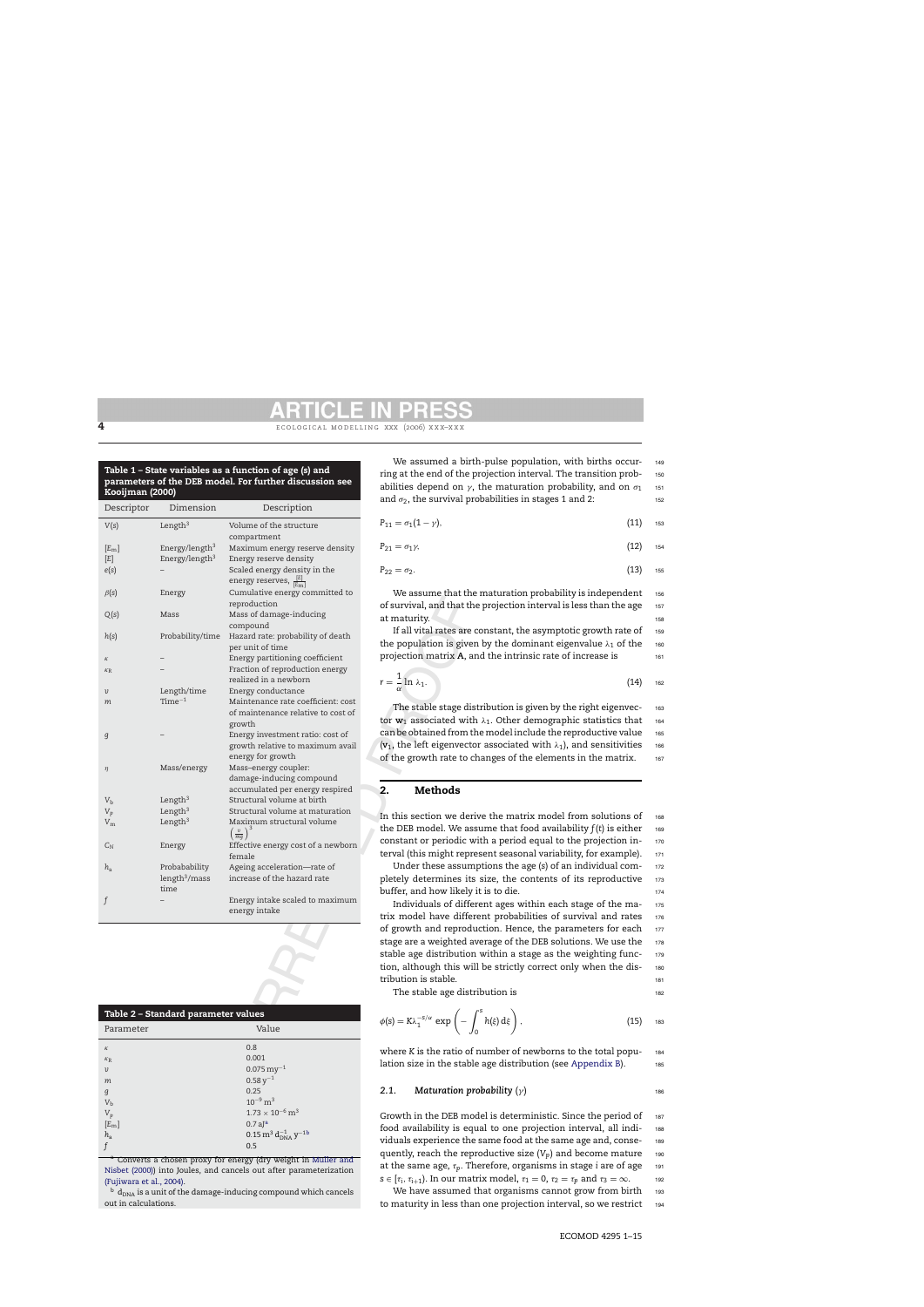<span id="page-4-0"></span><sup>195</sup> our attention to

$$
\tau_p \geq \alpha. \tag{16}
$$

<sup>197</sup> Therefore, given that they survive, all individuals in stage *i* <sup>198</sup> with ages:

$$
(17) \quad (\tau_{i+1} - \alpha) \leq s < \tau_{i+1} \tag{17}
$$

200 will grow into stage  $i + 1$  in one projection interval. The prob-<sup>201</sup> ability of growing from stage *i* into the next stage, conditioned <sup>202</sup> on survival, is therefore

203 
$$
\gamma_{i+1,i} = \frac{\int_{\tau_{i+1}-\alpha}^{\tau_{i+1}} \phi(s) \, ds}{\int_{\tau_i}^{\tau_{i+1}} \phi(s) \, ds}.
$$
 (18)

<sup>204</sup> In our matrix model, individuals can only mature from the <sup>205</sup> immature to the mature stage. Hence, the maturation proba-<sup>206</sup> bility:

$$
\gamma = \frac{\int_{\tau_p - \alpha}^{\tau_p} \phi(s) \, ds}{\int_0^{\tau_p} \phi(s) \, ds}.
$$
\n(19)

### $208$  2.2. Survival probabilities ( $\sigma$ )

209 Individuals in stage *i* at time *t* have age *s* ∈  $[\tau_i, \tau_{i+1}]$ . We assume 210 their age distribution is  $\phi(s)$ . After one projection interval, all 211 individuals grow older by  $\alpha$  and have the distribution  $\phi(s)e^{r\alpha}$ <sup>212</sup> Survivorship is given by the ratio of number of individuals who <sup>213</sup> lived through the projection interval and the initial number of <sup>214</sup> individuals:

215 
$$
\sigma_{\tilde{i}} = \frac{\int_{\tau_{\tilde{i}}+\alpha}^{\tau_{\tilde{i}+1}+\alpha} \phi(s)e^{r\alpha} ds}{\int_{\tau_{\tilde{i}}}^{\tau_{\tilde{i}+1}} \phi(s) ds},
$$
(20)

$$
z_{16} \quad \sigma_{i} = \lambda_1 \frac{\int_{\tau_{i}+i}^{\tau_{i+1}} \phi(s) \, ds}{\int_{\tau_{i}}^{\tau_{i+1}} \phi(s) \, ds}.
$$
\n(21)

### <sup>217</sup> *2.3. Fecundity* (F)

<sup>218</sup> We estimate the flux of energy to the reproductive buffer as <sup>219</sup> the average flux within the stage:

$$
\frac{\int_{\tau_i}^{\tau_{i+1}} \phi(\xi) \left. \frac{d\beta(s)}{ds} \right|_{s=\xi} ds}{\int_{\tau_i}^{\tau_{i+1}} \phi(s) ds}.
$$
\n(22)

 $221$  If  $C_N$  is the energy cost of a newborn, one adult produces:

$$
222 \tN_2 = \frac{\Delta \beta_2}{C_N} \t(23)
$$

<sup>223</sup> newborn females on average during each breading season. <sup>224</sup> Considering both energetics and demography, the energetic <sup>225</sup> cost of one newborn female is

$$
c_N = \frac{1}{\kappa_R} [E_m](\kappa g + e) V_b.
$$
 (24)

 This cost includes the energy used to create its structure 228 (proportional to  $[E_m]V_b$ ), the energy given to it by its mother (e[E<sub>m</sub>]V<sub>b</sub>). Furthermore, there is a cost associated with the tis- sue mother discards at birth, and the demographic reality that only a fraction of newborns are female and survive. This cost 232 is represented by  $\kappa_R \in (0, 1]$  in Eq. (24).

Our model ignores respiration of the structure of the new- <sup>233</sup> born prior to birth, possibly variable duration of pre-natal de-<br>234 velopment and other less significant factors. The form we use as is simple, but still elaborate enough to capture the increase 236 in energy transfer from mother to child as the energy density  $237$ of the mother (*e*) increases. We assumed that the young were ase born with energy density equal to the mother's averaged over 239 the projection interval.

Fecundity (F) is the number of newborns at time  $t + \alpha$  per 24 adult at time *t*. In our birth-pulse population, it is the rate of a42 production of newborns per adult that survived to the end of 243 the projection interval  $\alpha$  ([Caswell, 2001, p](#page-13-0)p. 172–173):  $^{244}$ 

$$
F = \sigma_2 N_2. \tag{25}
$$

Eqs. (19), (21) and (25) provide the necessary vital rates to write  $246$ down the projection matrix [\(10\). H](#page-2-0)owever calculating  $\phi(s)$  re- 247 quires a value for  $\lambda_1$ . We can arrive at  $\lambda_1$  through an iterative 248 process: start with  $\lambda_1 = 1$ , find the matrix model and calculate  $\mu_4$ the growth rate  $\lambda'_1$ . Repeat the process with  $\lambda_1 = \lambda'_1$  until the 250 desired accuracy is reached [\(Caswell, 2001, p](#page-13-0). 164). In this pa- 25 per we required that the growth rate converge to the accuracy asse of  $10^{-3}$ . 253

### *2.4. The individual-based model (IBM)* <sup>254</sup>

To assess the ability of the matrix model to capture the dy- <sup>255</sup> namics of a population, we compared its asymptotic and tran-<br>256 sient dynamics with the simulations of an individual based 257 model (IBM) in which individuals grow according to the DEB <sup>258</sup> (Fig. 3). <sup>259</sup>

In the IBM, at each time step individuals of age *s* grow older 260 by ds, grow by dV, die with probability  $h(s)$ ds, and commit  $d\beta(s)$  261 energy to reproduction. Every projection interval ( $\alpha$  units of 262 time) individuals reproduce according to the energy stored in 263 the reproductive buffer.

We calculated the number of newborn females produced by  $265$ one individual female in one breeding season (*N*) from the ratio <sup>266</sup> of the energy accumulated since the last reproduction  $(\Delta \beta)$  267



**Fig. 3 – Schematic of the assessment process. We created an IBM based on the DEB model. We fitted the growth rate and stable stage distribution (SSD) to the observed population dynamics, and used the transition frequencies observed in a simulation of the IBM to calculate the observed vital rates. At the same time, we arrived at the vital rates through the methods described in Sections [\(2.1\)–\(2.3\)](#page-3-0) and calculated the growth rate and SSD from the resulting MP model. The performance of the matrix model has been assessed through comparison between the two sets of vital rates, growth rates and SSDs.**

ECOMOD 4295 1–15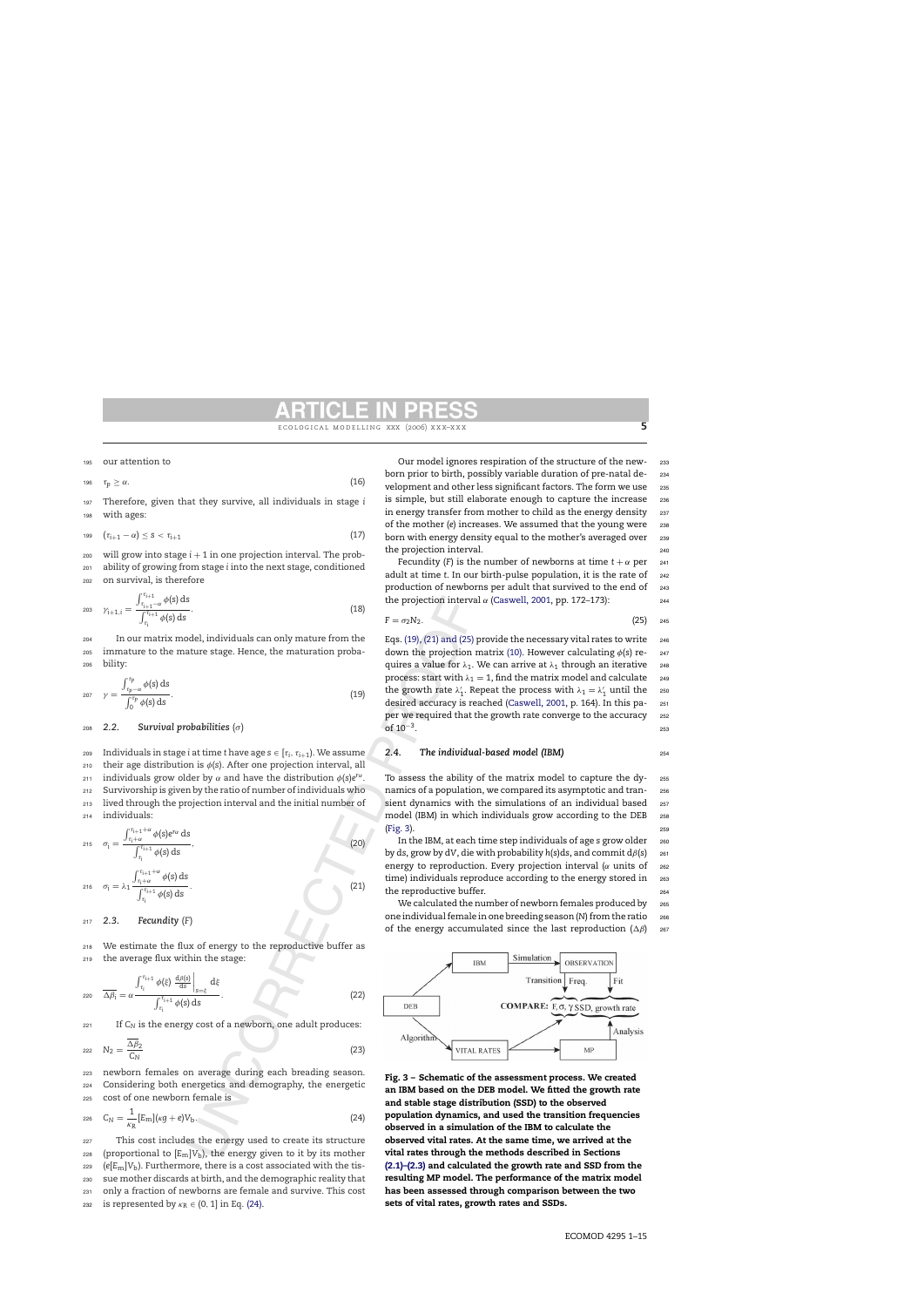<span id="page-5-0"></span> $\overline{6}$  **6** e cological modelling xxx (2006) x x x–x x x

268 and the energy needed to produce one newborn female  $(C_N)$ . <sup>269</sup> The ratio is not an integer, whereas *N* needs to be. Therefore, <sup>270</sup> we have to round the ratio so that the expected number of <sup>271</sup> newborns is equal to it. Denoting the integer part of the ratio as  $_{\rm 272}$  ), the number of female newborns for each individual <sup>273</sup> is

$$
N = \begin{cases} \text{floor}\left(\frac{\Delta \beta}{C_N}\right) + 1 & \text{with probability}\left(\frac{\Delta \beta}{C_N} - \text{floor}\left(\frac{\Delta \beta}{C_N}\right)\right) \\ \text{floor}\left(\frac{\Delta \beta}{C_N}\right) & \text{with probability}\left(1 - \left(\frac{\Delta \beta}{C_N} - \text{floor}\left(\frac{\Delta \beta}{C_N}\right)\right)\right) \end{cases} \tag{26}
$$

274

 We eased the computational requirements by treating indi- viduals with age differences less than  $ds = 0.01$  as having the same age. Because reproduction is seasonal, and all individu- als reproduce at the same time, the resulting age distribution is 'spiked', i.e. individuals can have only discrete ages corre- sponding to the reproductive events. This is in contrast with the continuous age distribution that has been assumed in the matrix model.

 From the IBM simulations, we measured population growth rate and the stable stage distribution (SSD) and compared them to those predicted by the matrix model. We also mea-286 sured  $\sigma_1$ ,  $\sigma_2$ , and  $\gamma$  from the the IBM. Let the number of transi- tions from stage *j* to stage *i* be  $n_{ii}$ , where stages 1, 2, and 3 are immature, mature and dead individuals, respectively (Table 3). <sup>289</sup> Then

$$
290 \quad \hat{\sigma}_1 = 1 - \frac{n_{31}}{n_{11} + n_{21} + n_{31}},
$$
\n
$$
291 \quad \hat{\sigma}_2 = 1 - \frac{n_{32}}{n_{22} + n_{12} + n_{32}},
$$
\n(28)

$$
\hat{\gamma} = \frac{n_{21}}{n_{11} + n_{21}},\tag{29}
$$

$$
\hat{F} = \frac{n_{12}}{n_{22} + n_{32}}.\tag{30}
$$

putational requirements by treating indi-<br> **Table 4 – Compariso**<br>
rencese less than ds = 0.01 as having the<br>
demographic statistic process correlation is seasonal, and all individual<br>
scanne time, the resulting age distri The asymptotic comparisons of the rates and demographic statistics required that the population converge to a stable age distribution. We ran the simulations for 130 units of time or until the population went extinct. We discarded the first 10% and the last 20% of the simulated time interval to al- low for as much convergence as possible before the onset of low-number effects, and used the remaining data as observa- tions for comparison. We expedited convergence by using the Eq. [\(15\)](#page-3-0) to distribute the initial 1000 individuals through ages 303 using the predicted  $\lambda_1$ . The convergence, however, was not al- ways attained, especially for parameter values that produced very small growth rates. If the initial 1000 individuals did not a provide sufficient number of observations to measure the vital rates, we used an initial population of  $10^6$  individuals.

# **3. Results**

# <sup>308</sup> *3.1. Long term (asymptotic) dynamics*

<sup>309</sup> In Table 4 we compare observations of the IBM and the predic-<sup>310</sup> tions of the matrix model for the standard parameter values 311 listed in [Table 2](#page-3-0) for  $\tau_p = 3\alpha$ .

| Table 3 - Transition counts $n_{ij}$ from stage j to stage i |                                            |                                    |  |  |
|--------------------------------------------------------------|--------------------------------------------|------------------------------------|--|--|
|                                                              | Immature $(i = 1)$                         | Mature $(i = 2)$                   |  |  |
| Immature $(i = 1)$                                           | Immature that did<br>not mature $(n_{11})$ | Newborns $(n_{12})$                |  |  |
| Mature $(i = 2)$                                             | Immature that<br>matured $(n_{21})$        | Mature that<br>survived $(n_{22})$ |  |  |
| Dead $(i = 3)$                                               | Immature that<br>died $(n_{31})$           | Mature that died<br>$(n_{32})$     |  |  |

| Table 4 - Comparison of predicted and observed<br>demographic statistics and vital rates |          |           |  |  |
|------------------------------------------------------------------------------------------|----------|-----------|--|--|
|                                                                                          | Observed | Predicted |  |  |
| $\lambda$                                                                                | 1.13     | 1.13      |  |  |
| <b>SSD</b>                                                                               | 0.61     | 0.59      |  |  |
| $\gamma$                                                                                 | 0.26     | 0.26      |  |  |
| $\sigma_1$                                                                               | 0.93     | 0.91      |  |  |
| $\sigma_2$                                                                               | 0.84     | 0.72      |  |  |
|                                                                                          | 0.71     | 0.77      |  |  |

Predicted and observed  $\gamma$  and  $\sigma_1$  agree extremely well; even 312 the greatest proportional differences<sup>1</sup>, for *F* and  $\sigma_2$ , are less 313 than 12%. As a result, the growth rates hardly differ. To see  $314$ whether these demographic statistics obtained from the ma-<br>315 trix model and the IBM agree for a wide range of parameters, 316 we compared the observed and predicted demographic statis-<br>317 tics for different values of the parameters  $h_a$ ,  $f_a$ ,  $C_N$ ,  $\kappa$ ,  $E_m$  and 318  $\alpha$ . Unless noted otherwise, while changing one parameter, we  $\alpha$ used values from [Table 2](#page-3-0) for others.

The results are shown in Figs.  $(4)$ – $(9)$ . Plot A of each 321 figure compares the growth rates. Plots B and C show <sup>322</sup> proportional differences between predicted and observed 323 growth rates, stable stage distributions, fecundities, and tran- <sup>324</sup> sition probabilities. Plot D shows the proportional differ- <sup>325</sup> ences between the observed and predicted survival probabili- 326 ties. 327

Population growth rates match very well across all the pa- 328 rameter ranges investigated. The estimates of the vital rates 329 show greatest discrepancies for low growth rates, mainly be- 330 cause populations went extinct in the IBM before reliable ob- <sup>331</sup> servation could be made.  $332$ 

Fecundity was, in general, overestimated. This is notable 333 in Fig. 4 for large hazard rates: *F* is overestimated by as much 334 as 7% for  $h_a = 0.1$  and more than 100% for large  $h_a$ . The main 335 reason for the overestimate is that when  $h_a$  is high, individ- 336 uals in the IBM die before they accumulate enough energy to 337 reproduce, and whatever they have accumulated is lost to the 338 population. The matrix model, however, pools the energy com- <sup>339</sup> mitted to reproduction from all adults, so the accumulated 340 energy for reproduction is not lost. We call this the pooling  $341$  $\text{effect.}$   $\qquad \qquad \text{342}$ 

The pooling effect is ubiquitous, but more notable when 343 adult life span is short and when it takes longer to accumulate  $344$ enough energy to reproduce, i.e. when  $h_a$ ,  $C_N$  and  $[E_m]$  are large, 345

<sup>1</sup> proportional difference  $=$   $\frac{\text{observed value-predicted value}}{\text{observed value}}$ .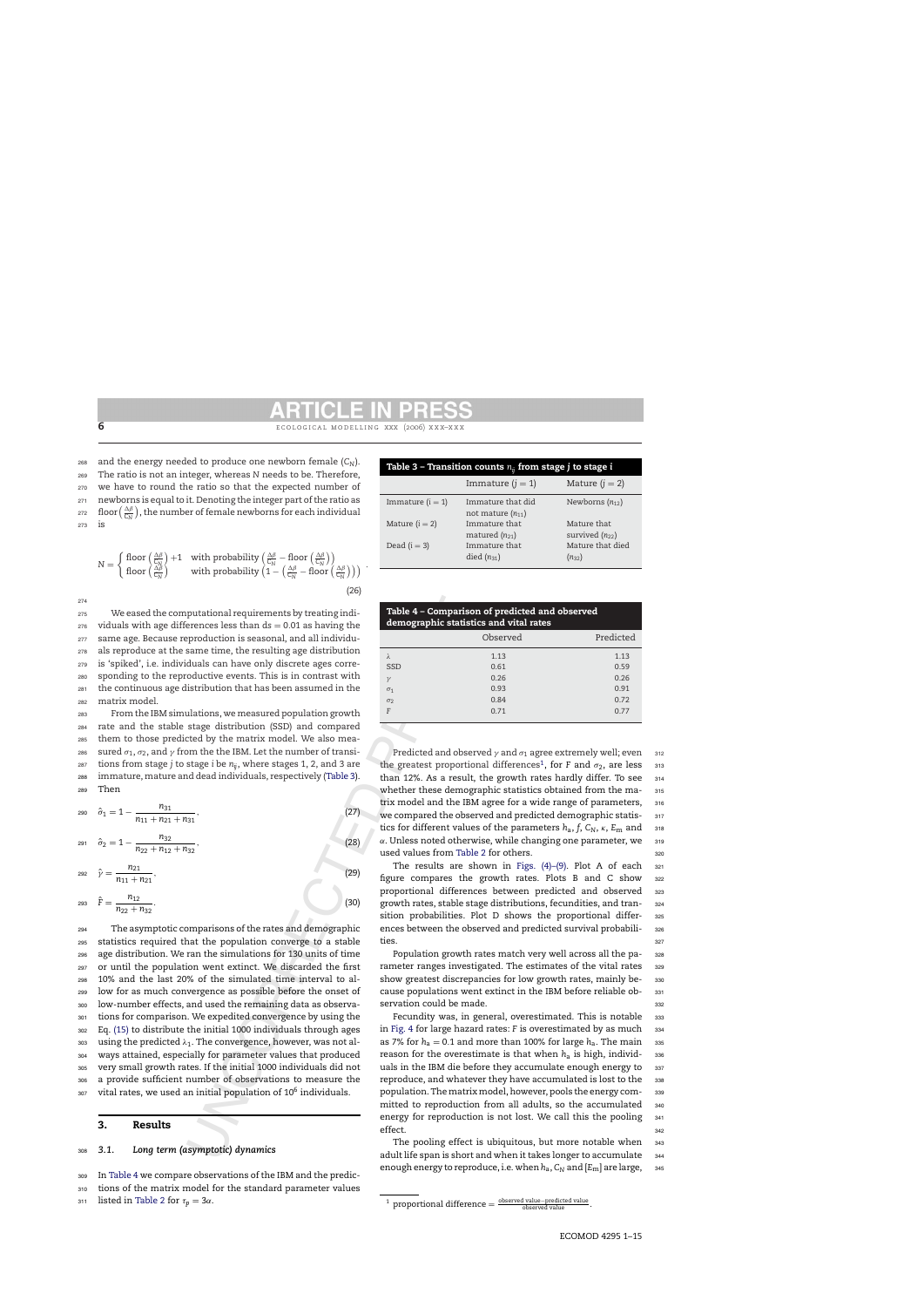<span id="page-6-0"></span>

**Fig. 4 – Predicted and observed vital rates and demographic statistics vs. ageing acceleration (h**a**): the comparison of growth rates (A), proportional difference between the predicted and observed**  $\lambda$  **and SSD (B), F and**  $\gamma$  **(C), and**  $\sigma_1$  **and**  $\sigma_2$  **(D). For**  $h_a < 10^{-3}$  the agreement continued to be excellent (tested to  $h_a = 10^{-5}$ ).

 $346$  and  $f$  and  $\kappa$  are small. Since all of these factors decrease the

<sup>347</sup> population growth rate, the pooling effect is also more notable <sup>348</sup> for small growth rates.

*f* (and small growth rates). In [Fig. 7,](#page-7-0) the same happens for 351  $large [E<sub>m</sub>]$ . 352

<sup>349</sup> Figs. 5 and 7 provide further examples of the pooling ef-<sup>350</sup> fect. In Fig. 5, we overestimate fertility by about 80% for small

In Fig. 6 we changed the cost of newborns  $C_N$  by chang- 353 ing the reproductive efficiency  $\kappa_R$  [\(24\). F](#page-4-0)or very large  $C_N$ , both 354 the observed and the predicted growth rates asymptote to the 355



**Fig. 5 – Predicted and observed vital rates and demographic statistics vs. energy intake (***f***): the comparison of growth rates (A), proportional difference between the predicted and observed**  $\lambda$  **and SSD (B), F and**  $\gamma$  **(C), and**  $\sigma_1$  **and**  $\sigma_2$  **(D). For**  $f < 0.2$ **populations went extinct too fast to estimate vital rates from observations.**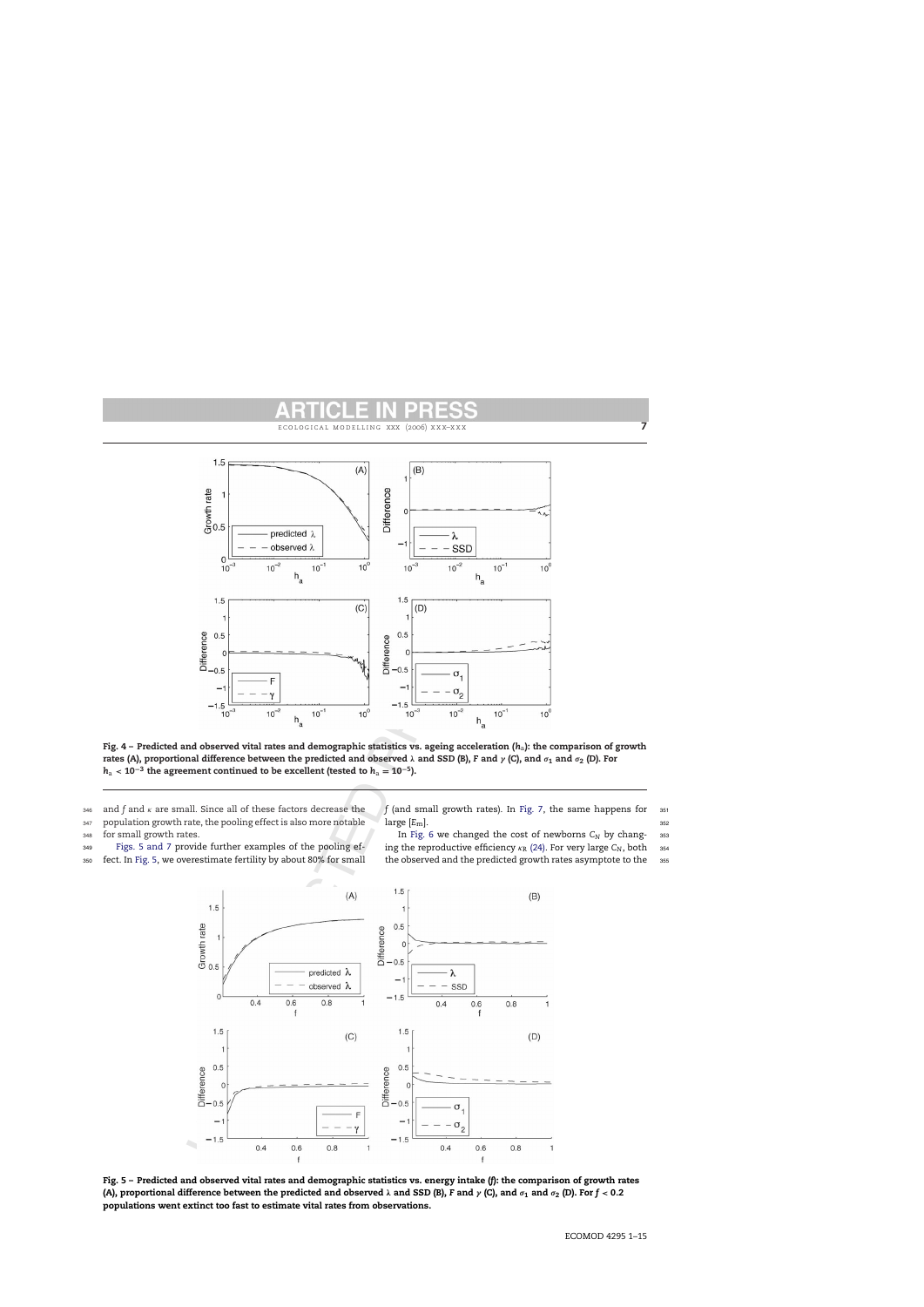<span id="page-7-0"></span>**8** e cological modelling xxx (2006) xxx–xxx



Fig. 6 – Predicted and observed vital rates and demographic statistics vs. cost of a newborn (C<sub>N</sub>): the comparison of growth **rates (A), proportional difference between the predicted and observed**  $\lambda$  **and SSD (B), F and**  $\gamma$  **(C), and**  $\sigma_1$  **and**  $\sigma_2$  **(D).** 

356 growth rate dictated by mortality alone ( $\lambda \approx 0.7$ ). Although it <sup>357</sup> should remain constant, the observed survivorship of adults

358 ( $\hat{\sigma}_2$ ) changes with C<sub>N</sub>. It is not clear why  $\hat{\sigma}_2$  changes, but huge

<sup>359</sup> growth rate and finite possible age of adults are probable

<sup>360</sup> causes. When the number of individuals is large and increases

quickly, significant rounding due to limited number of dig- <sup>361</sup> its represented in the computer takes place, influencing the 362 transition counts ( $n_{ii}$  in [\(27\)–\(30\)\) a](#page-5-0)nd the observed vital rates. 363 Furthermore, when the population is huge, a large number of 364 individuals live to very old age. Consequently, the maximum 365



**Fig. 7 – Predicted and observed vital rates and demographic statistics vs. maximum energy density ([E**m**]): the comparison of growth rates (A), proportional difference between the predicted and observed**  $\lambda$  **and SSD (B), F and**  $\gamma$  **(C), and**  $\sigma_1$  **and**  $\sigma_2$  **(D). The range was adopted from [Fujiwara et al. \(2004\).](#page-13-0)**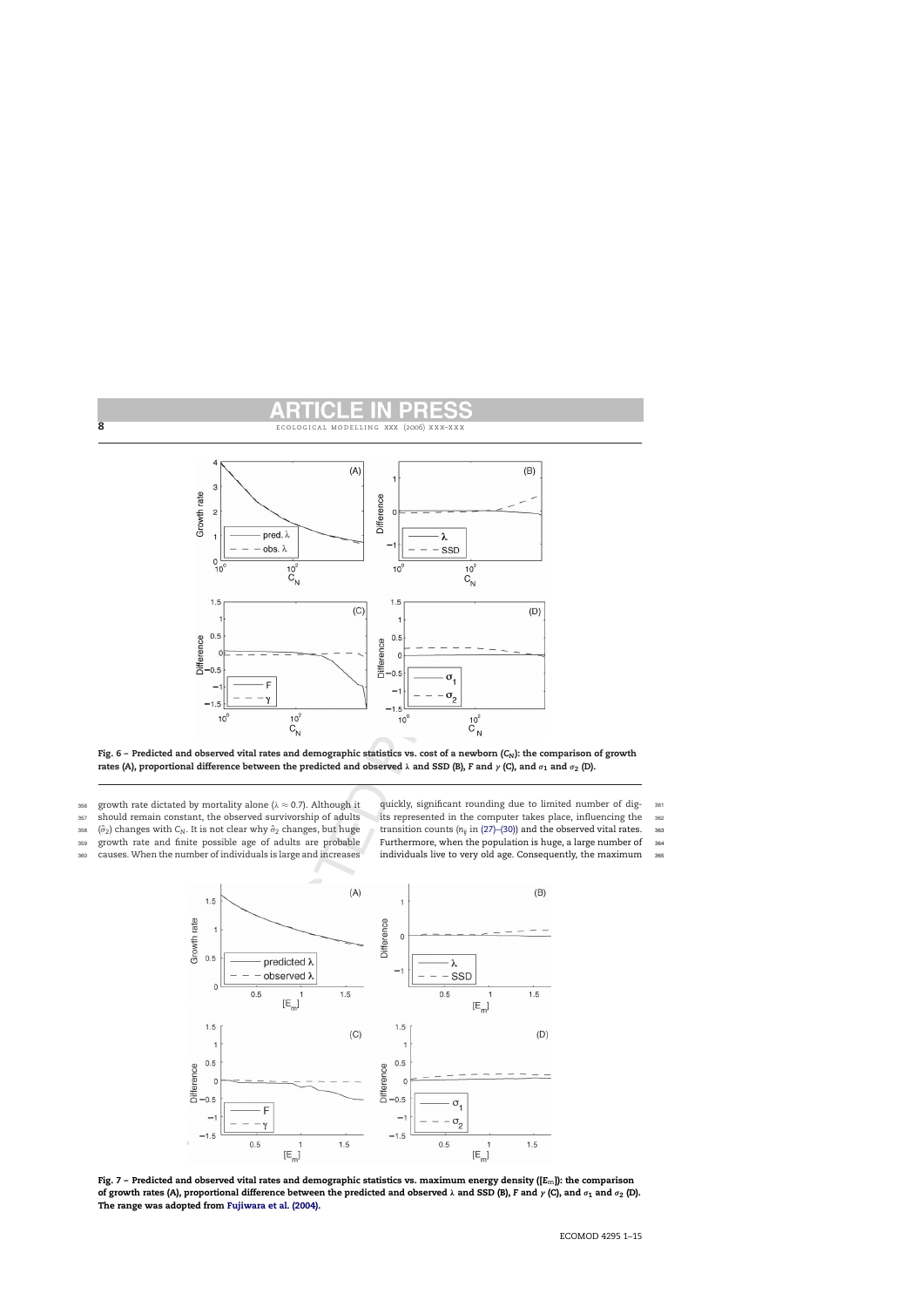$\mathbf{g}$  is cological modelling xxx (2006) x x x–x x x  $\mathbf{g}$ 

<span id="page-8-0"></span>

**Fig. 8 – Predicted and observed vital rates and demographic statistics vs. energy allocation ratio (): the comparison of growth rates (A), proportional difference between the predicted and observed**  $\lambda$  **and SSD (B), F and**  $\gamma$  **(C), and**  $\sigma_1$  **and**  $\sigma_2$  **(D).** 

 possible age assumed in the IBM may not be adequate: some individuals may be assumed dead just because they exceed the maximum age assumed by the IBM, thereby increasing 369 adult mortality (decreasing  $\hat{\sigma}_2$ ).

theory. In Fig. 8 we changed  $\kappa$  to represent a range of organ isms, from reproduction-oriented (small  $\kappa$ ) to growth-oriented (large  $\kappa$ ). We observed the greatest discrepancies in the stable stage distribution (up to 25% for small  $\kappa$ ), mostly due to 375 similarly large overestimate of fecundity due to the pooling  $\bullet$  effect.  $\bullet$ 

<sup>370</sup> The fraction of energy used for growth and somatic mainte-

 $371$  nance ( $\kappa$ ) is probably the most important parameter in the DEB



**Fig. 9 – Predicted and observed vital rates and demographic statistics vs. age to maturity measured in projection intervals** ( $\alpha$ ): the comparison of growth rates (A), proportional difference between the predicted and observed  $\lambda$  and SSD (B), F and  $\gamma$ **(C), and**  $\sigma_1$  **and**  $\sigma_2$  **(D).**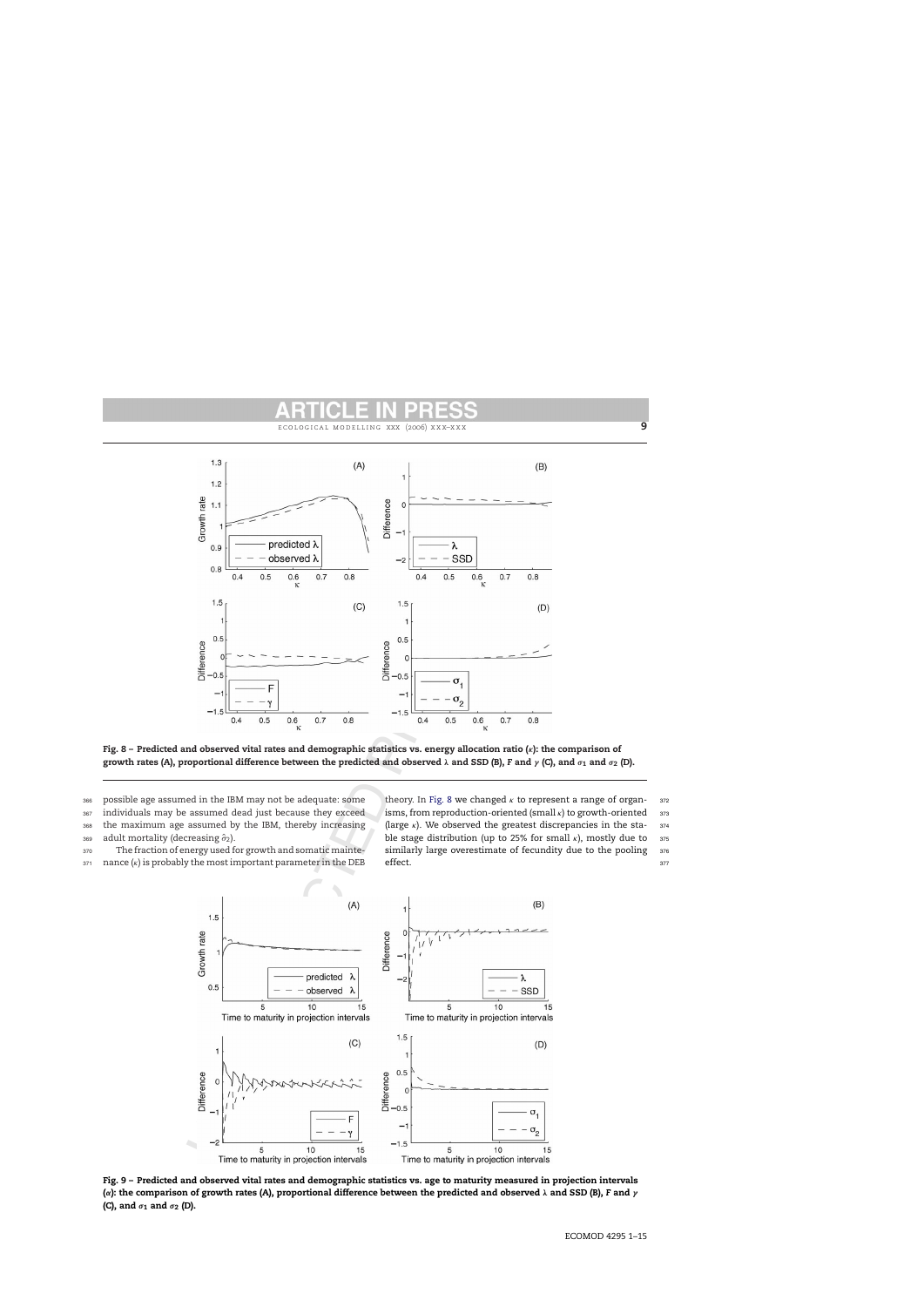**10 e** cological modeling xxx (2006) xxx-xxx



**Fig. 10 – Predicted and observed vital rates and demographic statistics vs. amplitude of sinusoidal food intake fluctuations**  $(f_A)$ : the comparison of growth rates (A), proportional difference between the predicted and observed  $\lambda$  and SSD (B), *F* and  $\gamma$ **(C), and**  $\sigma_1$  **and**  $\sigma_2$  **(D).** 

 We varied the relationship between the projection interval and the age at maturity by changing the length of the pro- jection interval [\(Fig. 9\).](#page-8-0) A shorter projection interval implies a longer time to maturity measured in projection intervals be- cause the growth of organisms measured in units of time (from the DEB model) is not affected by the chosen projection inter- val ( $\alpha$ ). The observed ratio of mature to immature individuals shows a sawtooth pattern as the time to maturity deviates from integer multiple of the projection interval.

 This is a consequence of spiked age distributions charac- teristic of birth-pulse populations (discussed in Section 2.4). Changing the projection interval changes the ages at which spikes occur at the census time, while the age at maturity al- ways stays the same. The interaction between the two can influence transition counts. For example, if time to maturity is 2.00 projection intervals, a cohort of newborns is counted as mature two censuses later. If the time to maturity is 2.01 projection intervals, the cohort is counted as immature. Nei- ther cohort produces any newborns. Therefore, one can expect large discrepancies when comparing the ratios of individuals in each stage as the time to maturity changes, but not when comparing population-level statistics, such as the growth rate.

### <sup>400</sup> *3.2. Seasonal environmental variability*

 In many systems, the environment varies strongly between any 1 year, but there is little year to year variations for any given season. Most long-lived organisms have ways of coping with that variability, e.g. energy reserves to carry them through times of scarcity. In this section, we ask if the matrix model can successfully account for such variability. We do this by varying the energy intake *f* in our DEB model and then assessing its 407 effects on the population growth rate.

If we assume that the projection interval represents  $1$  year  $409$ we can represent seasonal variability by a periodic energy in- <sup>410</sup> take with period equal to 1 year:  $411$ 

$$
f(t) = f_0 + f_A \sin\left(\frac{2\pi}{\alpha}t\right),\tag{31}
$$

with  $f_A$  representing the amplitude of oscillations, and average  $413$ energy intake  $f_0 = 0.5$ .

We calculated population growth rates (Fig. 10) for the 415 range of  $f_A$  from the minimum (constant energy intake,  $f_A = 0$ ) 416 to the maximum  $(f_A = f_0)$ . We assumed that the newborns are 417 born with the average energy density  $(e(0) = 0.5)$  in the calculations; this assumption guarantees that all individuals follow 419 the same developmental path.  $420$ 

The abrupt changes of the proportional differences in SSD, 421 *F* and  $\gamma$  in Fig. (10) at  $f_A \simeq 0.3$  are due to a sudden increase in the 422 observed fecundity and decrease in the observed transition 423 probability as the seasonal variability increases above  $f_A > 0.3$ .  $424$ Even though the predicted vital rates do not follow that trend, 425 the predicted and observed population growth rates agree well 426 over the whole range of  $f_A$ .  $427$ 

The growth rate is highest when the seasonal variability is  $428$ limited, and lowest when the seasonal variability is extreme. 429 In a variable environment, both the energy committed to re- 430 production and the hazard rate are smaller than in a constant 431 environment [\(Fig. 2\).](#page-2-0) For small seasonal variability the benefits 432 of a smaller hazard rate outweigh the detriments of a smaller 433 commitment of energy to reproduction; the reverse holds for <sup>434</sup> large seasonal variability.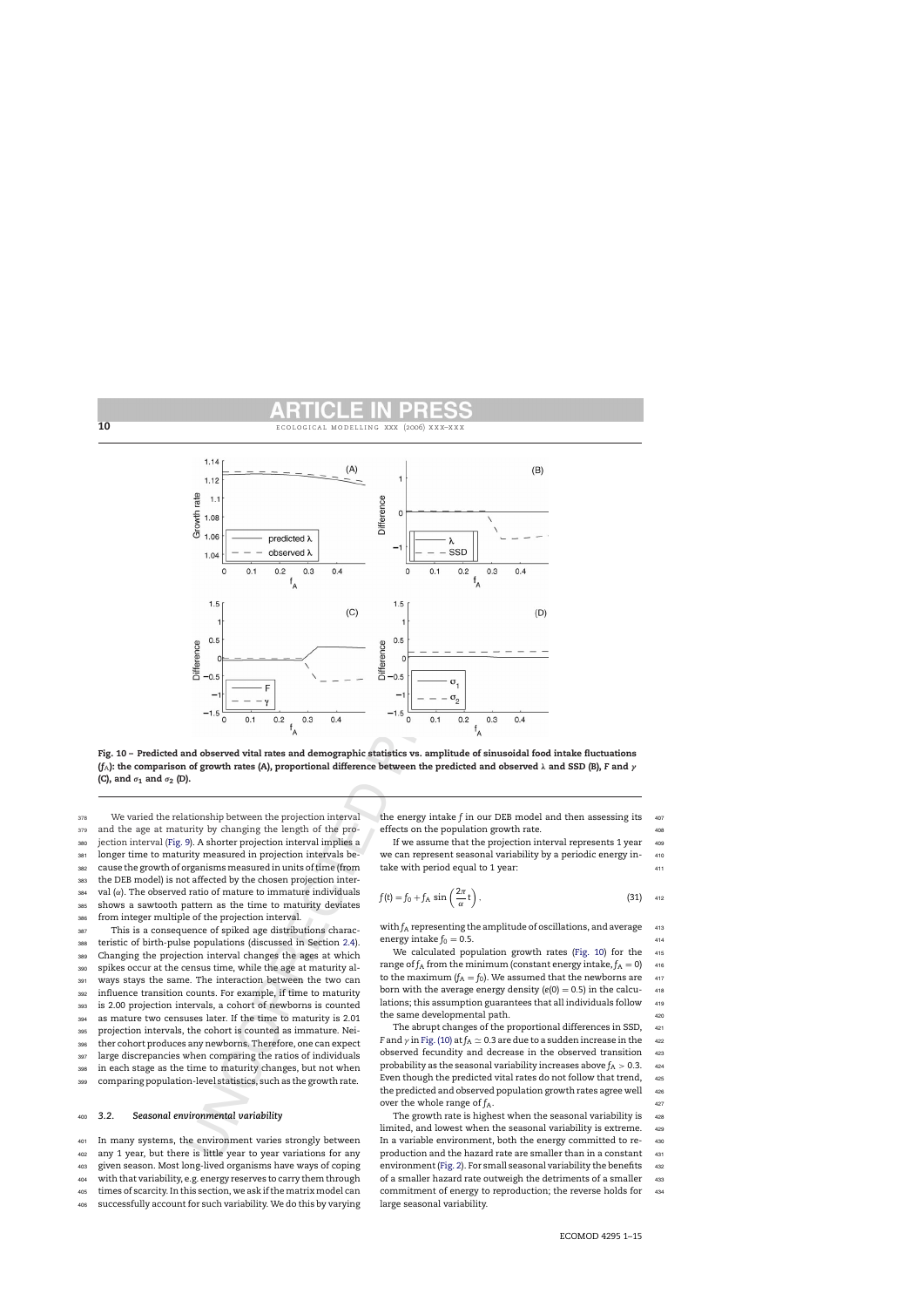$\epsilon$  cological modelling xxx (2006) x x x–x x x  $\sim$  **11** 

### <span id="page-10-0"></span><sup>435</sup> *3.3. Short-term (transient) dynamics*

 To assess accuracy of the matrix model for predicting tran- sient dynamics we examined two sets of scenarios, loosely corresponding to colonizations and catastrophes. In the colo- nization scenarios, we initialized the IBM with 1000 newborns or with 1000 individuals that had just matured. In the catastro- phe scenarios, we allowed the population to converge for 20 projection intervals and then eliminated all the juveniles or all the mature individuals. We used the standard parameters [\(Table 2\).](#page-3-0)

Age distributions extremely different from the stable age 445 distribution in the colonization scenarios proved to be a sig- <sup>446</sup> nificant challenge to the simple two-stage matrix model. Two 447 effects cause the large discrepancies in transients when new- <sup>448</sup> borns only are considered: the pooling effect and the numer- <sup>449</sup> ical diffusion. The pooling effect, discussed in Section [3.1, r](#page-5-0)e- 450 sults from the ability of the adults in the matrix model to pool 451 their reproductive resources and produce newborns immedi- 452 ately, while in reality individuals must accumulate enough en-<br>453 ergy to reproduce. The numerical diffusion is a consequence 454 of the inability of the matrix model to distinguish individ- <sup>455</sup>



**Fig. 11 –** *Colonizations***. Plots: (A) initial population is comprised of newly born individuals. Population size (A1) and ratio of matures and immatures (A2) shown; (B) initial population is comprised of newly matured individuals. Population size (B1) and ratio of matures and immatures (B2) shown.** *Catastrophes***. Plots: (C) all immatures die. Population size (C1) and ratio of matures and immatures (C2) shown; (D) all matures die. Population size (D1) and ratio of matures and immatures (D2) shown.**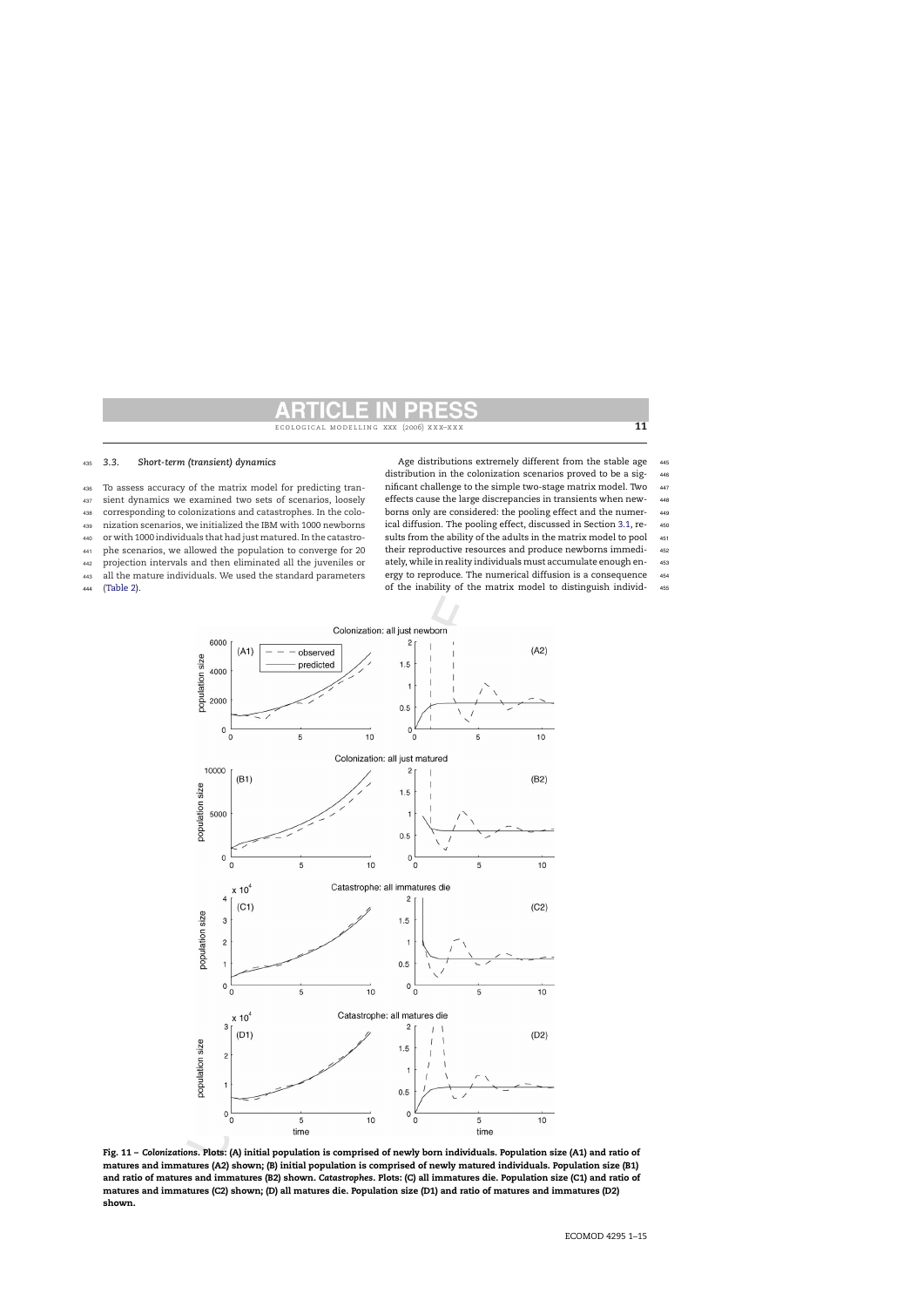<span id="page-11-0"></span>**12 e** cological modeling xxx (2006) xxx-xxx

 uals within a stage, i.e. individuals 'diffuse' throughout the stage. Therefore, the matrix model overestimates maturation following colonization by newborn individuals because a cer- tain proportion of individuals in the matrix model matures at each projection interval, while in reality individuals must stay  $_{461}$  in the immature stage until age  $\tau_p$ .

 Both effects result in an overestimate of the number of newborns, and the matrix model predicts quicker-than- observed population recovery ([Fig. 11\).](#page-10-0) Adding more stages to the matrix model would help ameliorate both effects.

### **4. Discussion**

 The physiological responses of individuals to their environ- ment determine their growth, survival and reproduction. In turn, these vital rates determine the dynamics of populations. In this paper, we have demonstrated how one can connect the physiological responses of individuals to population dynam-471 ics by constructing a matrix population model whose transi- tion probabilities are determined by a DEB model. Although the analyses in this paper use a particular DEB model based on Kooijman's DEB theory, the developed framework (summa-rized in [Appendix A\)](#page-12-0) is general.

UNCOR[R](#page-13-0)ECTED [PR](#page-13-0)O[O](#page-13-0)F The construction process involved a number of approxima-477 tions. To asses the impact of those approximations we com-478 pared the predictions of the matrix model to observations of an IBM whose individuals were governed by the DEB model. We found that, in general, predictions of the vital rates (fecundity, maturation probability, and survivorships) and of two asymptotic demographic statistics (population growth rate and stable stage distribution) closely matched the observa- tions. Our approach tends to underestimate adult survivorship and overestimate fecundity. These mismatches are typically small, but are largest for rapidly declining populations. The mismatches can be attributed to two causes. First, it is difficult 488 to estimate the vital rates from observations of the IBM when  $\lambda$  is small because the number of stage transitions observed be- fore extinction is limited. Second, the pooling effect (discussed 491 in Section [3\)](#page-5-0) becomes more important when  $\lambda$  is small. This 492 effect, present in other structured models (e.g. Nisbet et al., [1997\),](#page-13-0) is caused by pooling the reproductive energy of organ- isms unable to reproduce individually into a common pool, which then provides enough energy to produce offspring.

 In addition to comparisons of asymptotic statistics, we also compared transient population trajectories under a number of ecological scenarios. The match between the matrix-based predictions and the IBM-based observations were good when the initial age distribution within each stage was close to the stable distribution. However, when these distributions were not close, the matrix model poorly captured the transient dy- namics, principally as a result of numerical diffusion (dis- cussed in Section [3.3\).](#page-10-0) The effects of numerical diffusion can typically be ameliorated by the inclusion of additional stages in the matrix model.

 Many previous studies relate continuous-time physiologi- cal models to demographic models. For example, [de Roos et al.](#page-13-0) [\(1992\)](#page-13-0) connect size-dependent growth, mortality and repro- duction, obtained from a physiological model, to demographic dynamics using escalator boxcar train technique (see also [de](#page-13-0) Roo[s, 1988, 1997; de Roos et al., 1997\).](#page-13-0) [Ross et al. \(1994\)](#page-13-0) [c](#page-13-0)onnect 512 rudimentary zooplankton energy balance models to ecosys- <sup>513</sup> tem dynamics using ordinary differential equations (see also 514 [Ross et al., 1993a,b\),](#page-13-0) while [Nisbet et al. \(1997\)](#page-13-0) use the same 515 type of equations to represent biomass dynamics of a *Daphnia* 516 population starting from partial differential equations for 517 individual growth based on simple physiological consider-<br>
518 ations. [Dougherty et al. \(2002\)](#page-13-0) link a physiological model of 519 bacterial growth to population dynamics through ordinary 520 differential equations representing sugar availability, acid 521 concentrations and energy storage. [McCauley et al. \(1996\)](#page-13-0) in- <sup>522</sup> vestigate dynamics of a stage-structured demographic model 523 formulated using delay-differential equations starting from <sup>524</sup> physiology of a herbivorous zooplankton (see also [Gurney et](#page-13-0) 525 al., 1983; [Nisbet and Gurney, 1983; Nisbet et al., 1989\).](#page-13-0) [Kooi](#page-13-0) 526 and Kooijman (1997) investigate differences between discrete s27 and continuous approaches to reproduction by incorporating 528 a DEB model into partial differential equations describing two s29 physiological stages of their demographic model, and then 530 using a finite difference scheme to project the population 531 through time (see also [Murphy, 1983; Metz and Diekmann,](#page-13-0) 532 1986; Kooijman et al., [1989\).](#page-13-0) In addition to connecting a phys-<br>533 iological model to the McKendrick-von Forester population 534 conservation equation [\(Kot, 2001,](#page-13-0) pp. 391-400), [Ault et al.](#page-13-0) 535  $(1999)$  add a spatial model to investigate population dynamics  $536$ of sea trout and pink shrimp. These studies highlight the 537 fact that there are demographic models other than matrix 538 population models that we could have used.  $539$ 

Choices among these demographic models depend both <sup>540</sup> on biological considerations - the life cycle of the organism, 541 the form of the data, and the biological question at hand  $\frac{542}{2}$ and on the tastes of the scientist. Matrix models have several 543 strengths. For many organisms, classification by stage is more  $=$   $\frac{544}{2}$ useful than classification by age, and stage-classified models 545 are particularly easy to develop in matrix form. In addition, 546 matrix models are currently used in the theory of life his-<br>  $547$ tory evolution more than other stage-structured models (Roff, 548 1992; Stearns, 1992), as an approximation to McKendrick-von 549 Forester population equations [\(Kooi et al., 2001\), a](#page-13-0)s well as a 550 way to incorporate toxic effects observed in individuals into 551 demographic models [\(Lopes et al., 2005\). W](#page-13-0)e hope to use our 552 modelling framework to address evolutionary questions at an-<br>
553 other time. So the state of the state of the state of the state of the state of the state of the state of the state of the state of the state of the state of the state of the state of the state of the state of the state of

Our analyses in this paper is based on a specific  $\kappa$ -rule DEB 555 model. The approach we use requires only the solutions of 556 our individual model: size, energy committed to reproduction, 557 energy needed to reproduce, and the risk of death as func-<br>
<sub>558</sub> tions of age. The same approach can be used with any other 559  $\kappa$ -rule DEB model [\(Kooijman, 2000\), a](#page-13-0)s well as any other individual model that produces these outputs (e.g. [von Bertalanffy,](#page-14-0) 561 1957; [Kilgore and Armitage, 1978; Wunder, 1978; Paloheimo](#page-14-0) 562 et al., 1982; [Huntley et al., 1987](#page-14-0) (review); [Hallam et al., 1990;](#page-13-0) <sup>563</sup> Markussen et al., [1990; Persson et al., 1998; Hickie et al., 2000\).](#page-13-0) <sup>564</sup>

The principal advantage of a  $\kappa$ -rule model is that it is a  $565$ *supply-side model*, i.e. a model in which food availability deter- <sup>566</sup> mines the growth, survival and reproduction of individuals.<sup>2</sup>

<sup>2</sup> A *demand-side model*, in contrast, determines what the energy intake must have been to have produced a prescribed pattern of growth and reproduction.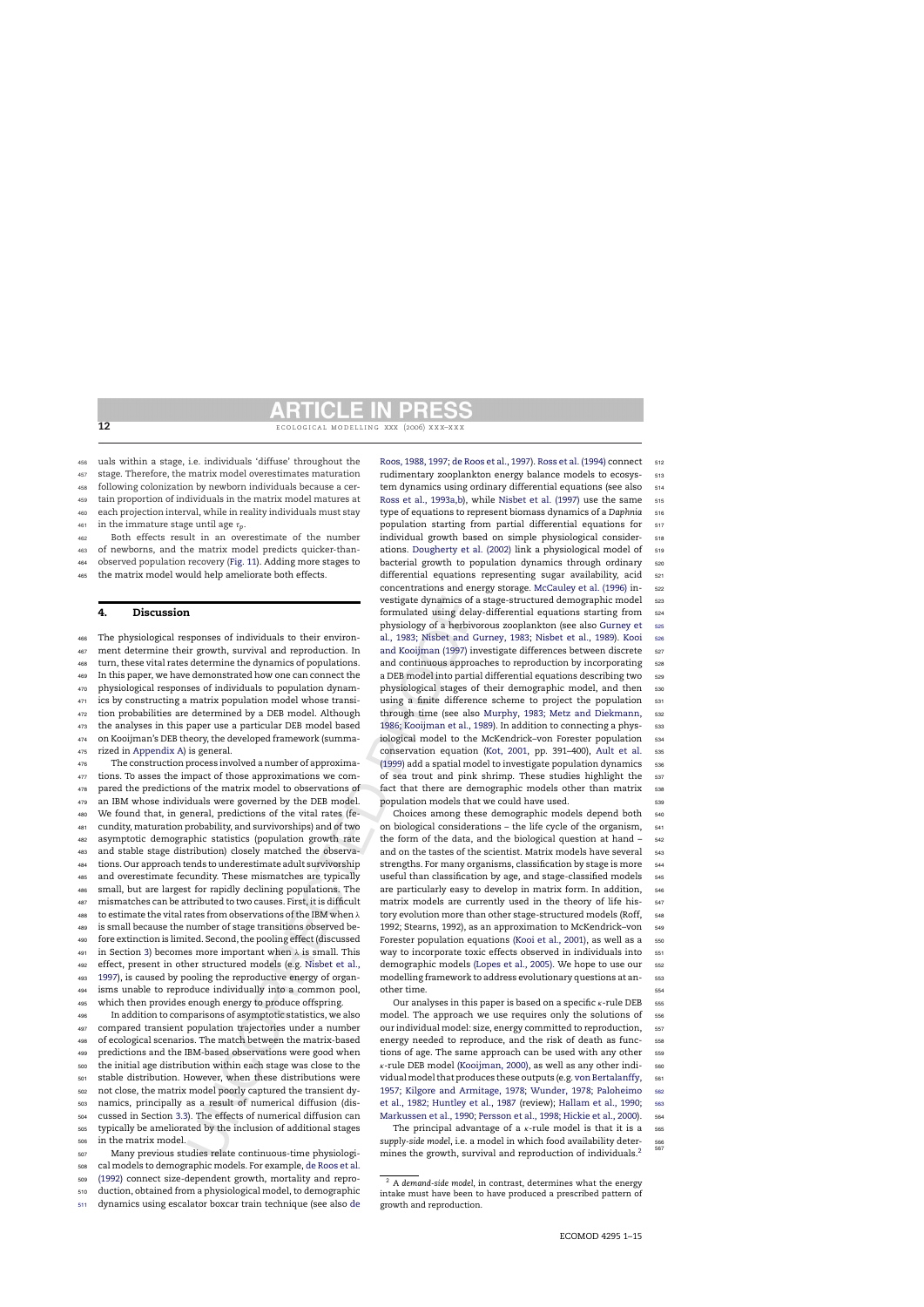$\frac{13}{13}$ 

<span id="page-12-0"></span><sup>568</sup> As such, it enables us to analyze the interacting effects of

<sup>569</sup> physiology and environmental variability on population dy-

<sup>570</sup> namics. We plan to investigate these interactions in the

<sup>571</sup> future.

# **Uncited references**

<sup>572</sup> [Gurney et al. \(1996\), Gurney and Nisbet \(1998\), van Haren and](#page-13-0) <sup>573</sup> Kooijman [\(1993\)](#page-13-0)

### **Acknowledgments**

**Example 15**<br>
Example the project, and<br>
the for problems inspiring the project, and<br> *K. K. Cosiynan for insightful comments.* The state of accumulation<br> *K.* K. Caswell and M. G. Neubert was sup-<br>
and Lucle Pecketid Tout We thank E. Montie for problems inspiring the project, and M. Hahn and S.A.L.M. Kooijman for insightful comments. The work of T. Klanjscek, H. Caswell and M. G. Neubert was supported by the David and Lucile Packard Foundation, the U.S. National Science Foundation (DEB-9973518, OCE-0083976), the U.S. Environmental Protection Agency (R-82908901) and the WHOI/MIT Joint Program in Biological Oceanography. R.M. Nis- bet's work was supported by the STAR EaGLe program through the PEEIR Consortium (U.S. EPA R-882867601). WHOI contribu- $583$  tion #

# **Appendix A. Creating a matrix model based on a physiological model**

- $584$  1. Pick a projection interval  $\alpha$ .
- 2. Obtain age-dependent size  $(V(s))$ , age-dependent commit- $586$  ment of reproductive energy ( $\beta$ (s)), and age-dependent <sup>587</sup> probability of death conditioned on survival up to that age <sup>588</sup> (h(s)) of an individual. For a DEB, use equations outlined <sup>589</sup> in Table A.1.
- 590 3. Estimate energetic cost  $(C_N)$  of newborns.
- <sup>591</sup> 4. Determine stages of the matrix model by dividing indi-<sup>592</sup> viduals into those younger than and older than the age at 593 which individuals mature  $(\tau_p)$ .
- 594 5. Assume a growth rate  $\lambda_1$ , e.g.:

 $\lambda_1^{\text{assumed}} = 1.$  (A.1)

- <sup>596</sup> 6. Calculate the normalized stable age distribution using <sup>597</sup> [\(15\).](#page-3-0)
- 598 7. Calculate the transition probability ( $\gamma$ ) using (19) or (18) in case of more than two stages.
- 600 8. Calculate survivorships  $(\sigma_i)$  for each stage using (21).
- <sup>601</sup> 9. Calculate the average energy committed to reproduction <sup>602</sup> per projection interval per mature individual from (22), the <sup>603</sup> average number of newborns from (23), and the resulting <sup>604</sup> fecundity (F) using (25).
- <sup>605</sup> 10. Assemble the projection matrix using (10).
- <sup>606</sup> 11. Calculate the maximum eigenvalue of the projection ma-607 **trix,**  $\lambda_1^{\text{calculated}}$ .
- <sup>608</sup> 12. Repeat steps 6–12 with

$$
\lambda_1^{\text{assumed}} = \lambda_1^{\text{calculated}}.\tag{A.2}
$$

<sup>610</sup> until satisfactory convergence of the growth rate is ob-

 $\begin{equation} \epsilon_{\text{1}} \qquad \qquad \text{tained.} \text{ When } \lambda_1^{\text{calculated}} \text{ is very different from } \lambda_1^{\text{assumed}}, \text{ the } \end{equation}$ 

<sup>612</sup> iterative process may be unstable because of possible over-<sup>613</sup> shoots that can lead to oscillations, rather than conver-

| Table A.1 - DEB model equations                                |              |
|----------------------------------------------------------------|--------------|
| Description                                                    | Equation no. |
| Rate of change of energy<br>density                            | (1)          |
| Rate of change of volume of<br>the structure                   | (2)          |
| Flux of energy committed to<br>reproduction                    | (5)          |
| Number of newborns in a<br>breading season (for one<br>female) | (26)         |
| Rate of change of the hazard<br>rate                           | (7)          |
| Rate of accumulation of<br>damage-inducing<br>compounds        | (8)          |

gence. In such cases, in each iteration change  $\lambda_1^{\rm assumed}$  614 by only a fraction of the difference between  $\lambda_1^{\rm assumed}$  and  $\quad$  615  $\lambda_1^{\rm calculated}$  from the previous iteration.  $\epsilon_1$ 

# **Appendix B. Calculating the stable age distribution**

Let  $N(s, t)$  be number of individuals of age  $s$  at time  $t$ . Then the  $617$ total number of individuals at time *t* is **618** 

$$
N_{\rm T}(t) = \int_0^\infty N(s, t) \, ds,\tag{B.3}
$$

and the age distribution: 620

$$
\phi(s) = \frac{N(s, t)}{N_T(t)}.\tag{B.4}
$$

From the definition of the hazard rate  $(6)$ , we can calculate 622 the probability that an individual survives to age *s*: **623** 

$$
\phi_1(s) = \exp\left(-\int_0^s h(x) dx\right).
$$
 (B.5) 624

The number of individuals of age *s* at time *t* is, then, the 625 number of individuals born at time  $t - s$  that survived until  $626$ the time *t*: 627

$$
N(s, t) = N(0, t - s)\phi_1(s).
$$
 (B.6) 628

Furthermore, assuming the age distribution is constant and  $629$ the intrinsic growth rate of the population  $r$ , the number of  $630$  $individuals$  of any age changes exponentially, so  $631$ 

$$
N(s, t) = e^{-rs} N(s, t + s).
$$
 (B.7) 632

Inserting  $(B.6)$  and  $(B.7)$  into  $(B.4)$  gives: 633

$$
\phi(s) = \frac{e^{-rs}N(0, t)\phi_1(s)}{N_T(t)}.
$$
\n(B.8) 634

Since the age distribution is stable, the ratio of newborns 635 to the total population is constant. Hence:  $\frac{636}{636}$ 

$$
\phi(s) = Ke^{-rs}\phi_1(s). \tag{B.9}
$$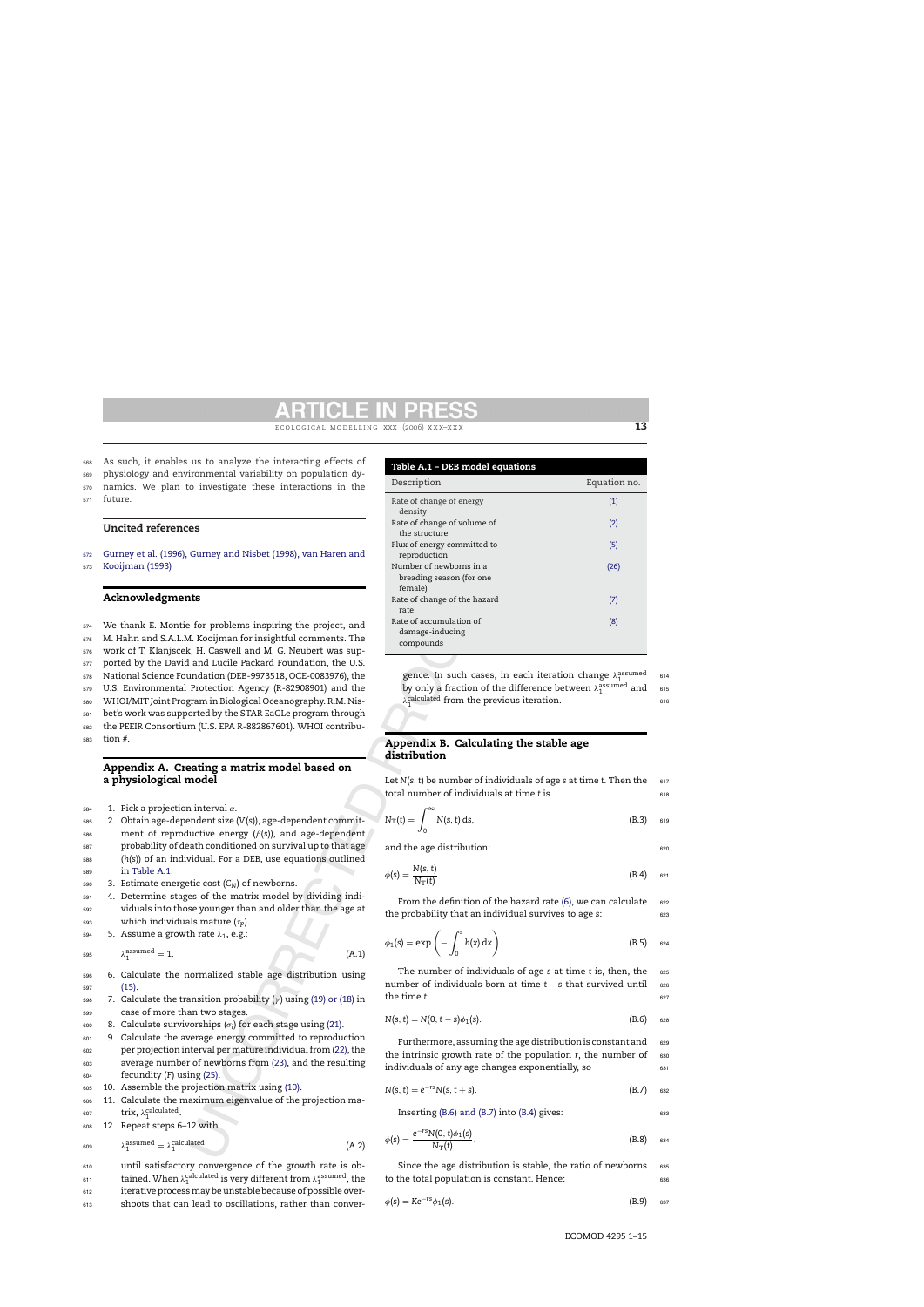<span id="page-13-0"></span>**14 e** cological modelling xxx (2006) x x x–x x x

| 638<br>639 | Combining (B.5) and (14) with (B.9) and simplifying gives<br>the stable age distribution (15).                                   | Kooi, B.W., Hallam, T.G., Kelpin, F.D.L., Krohn, C.M., Kooijman,<br>S.A.L.M., 2001. Iteroparous reproduction strategies and<br>population dynamics. Bull. Math. Biol. 63, 769- | 702<br>703<br>704 |
|------------|----------------------------------------------------------------------------------------------------------------------------------|--------------------------------------------------------------------------------------------------------------------------------------------------------------------------------|-------------------|
| 640        | REFERENCES                                                                                                                       | 794.                                                                                                                                                                           | 705               |
|            |                                                                                                                                  | Kooijman, S.A.L.M., 2000. Dynamic Energy and Mass Budgets in<br>Biological Systems, 2nd ed. Cambridge University Press,                                                        | 706<br>707        |
| 641<br>642 | Ault, J.S., Luo, J., Smith, S.G., Serafy, J.E., Wang, D.J., Humston, R.,                                                         | Cambridge, UK. ISBN 0-521-78608-8.<br>Kooijman, S.A.L.M., Van Der Hoeven, N., Van Der Werf, D.C., 1989.                                                                        | 708<br>709        |
| 643        | Diaz, G.A., 1999. A spatial dynamic multistock production                                                                        | Population consequences of a physiological model for                                                                                                                           | 710               |
| 644        | model. Can. J. Fish, Aquat. Sci. 56 (Suppl. 1),                                                                                  | individuals. Funct. Ecol. 3(3), 325-336.                                                                                                                                       | 711               |
| 645        | $4 - 25.$                                                                                                                        | Kot, M., 2001. Elements of Mathematical Ecology. Cambridge                                                                                                                     | 712               |
| 646        | Caswell, H., 1989. Analysis of life table response experiments. 1.                                                               | University Press, Cambridge, UK. ISBN 0-521-00150-1.                                                                                                                           | 713               |
| 647        | Decomposition of effects on population-growth rate. Ecol.                                                                        | Lopes, C., Pery, A.R.R., Chaumot, A., Charles, S., 2005.                                                                                                                       | 714               |
| 648        | Model. 46 (3/4), 221-237.                                                                                                        | Ecotoxicology and population dynamics: using DEBtox models                                                                                                                     | 715               |
| 649        | Caswell, H., 1996. Analysis of life table response experiments. 2.                                                               | in a Leslie modeling approach. Ecol. Model. 188 (1), 30-                                                                                                                       | 716               |
| 650        | Alternative parameterizations for size- and stage-structured                                                                     | 40.                                                                                                                                                                            | 717               |
| 651        | models. Ecol. Model. 88 (1-3), 73-82.                                                                                            | Markussen, N.H., Ryg, M., Oritsland, N.A., 1990. Energy                                                                                                                        | 718               |
| 652        | Caswell, H., 2001. Matrix population models: construction,                                                                       | requirements for maintenance and growth of captive harbour                                                                                                                     | 719               |
| 653        | analysis, and interpretation. Sinauer Associates, Sunderland,                                                                    | seals, Phoca Goenlandica. Can. J. Zool. 68, 423-426.                                                                                                                           | 720               |
| 654        | MA, USA. ISBN 0-87893-096-5.<br>de Roos, A.M., 1988. Numerical methods for structured                                            | McCauley, E., Roger, R.M., de Roos, A.M., Murdoch, W.W., Gurney,                                                                                                               | 721               |
| 655        | population models: the escalator boxcar train. Numer.                                                                            | W.S.C., 1996. Structured population models of herbivorous                                                                                                                      | 722               |
| 656<br>657 | Methods Part. Diff. Eqs. 4, 173-195.                                                                                             | zooplankton. Ecol. Monogr. 66 (4), 479-501.<br>Metz, J.A.J., Diekmann, O., 1986. The Dynamics of Physiologically                                                               | 723               |
| 658        | de Roos, A.M., Diekmann, O., Metz, J.A.J., 1992. Studying the                                                                    | Structured Populations. Lecture Notes in Biomathematics, vol.                                                                                                                  | 724<br>725        |
| 659        | dynamics of structured population models: a versatile                                                                            | 68. Springer-Verlag, Berlin/NY.                                                                                                                                                | 726               |
| 660        | technique and its application to Daphnia. Am. Nat. 139,                                                                          | Muller, E.B., Nisbet, R.M., 2000. Survival and production in                                                                                                                   | 727               |
| 661        | $123 - 147$ .                                                                                                                    | variable resource environments. Bull. Math. Biol. 62,                                                                                                                          | 728               |
| 662        | de Roos, A.M., McCauley, E., Nisbet, R.M., Gurney, W.S.C.,                                                                       | 1163-1189.                                                                                                                                                                     | 729               |
| 663        | Murdoch, W.W., 1997. What individual life histories can (and                                                                     | Murphy, L.F., 1983. A nonlinear growth mechanism in size                                                                                                                       | 730               |
| 664        | cannot) tell about population dynamics. Aquat. Ecol. 31, 37-45.                                                                  | structured population dynamics. J. Theor. Biol. 104, 493-                                                                                                                      | 731               |
| 665        | de Roos, A.M., 1997. A gentle introduction to models of                                                                          | 506.                                                                                                                                                                           | 732               |
| 666        | physiologically structured populations. In: Tuljapurkar, S.,                                                                     | Nisbet, R.M., Gurney, W.S.C., 1983. The systematic formulation of                                                                                                              | 733               |
| 667        | Caswell, H. (Eds.), Structured-population Models in Marine,                                                                      | population models for insects with dynamically varying instar                                                                                                                  | 734               |
| 668        | Terrestrial, and Freshwater Systems. Chapman & Hall, New                                                                         | duration. Theor. Popul. Biol. 23, 114-135.                                                                                                                                     | 735               |
| 669        | York, pp. 119-204.<br>Dougherty, D.P., Breidt Jr., F., McFeeters, R.F., Lubkin, S.R., 2002.                                      | Nisbet, R.M., Gurney, W.S.C., Murdoch, W.W., McCauley, E., 1989.                                                                                                               | 736               |
| 670<br>671 | Energy-based dynamic model for variable temperature batch                                                                        | Structured population models: a tool for linking effects at<br>individual and population level. Biol. J. Linnean Soc. 37,                                                      | 737<br>738        |
| 672        | fermentation by Lactoccus lactis. Appl. Environ. Microbiol.                                                                      | 79-99.                                                                                                                                                                         | 739               |
| 673        | 2468-2478.                                                                                                                       | Nisbet, R.M., McCauley, E., Gurney, W.S.C., Murdoch, W.W., de                                                                                                                  | 740               |
| 674        | Fujiwara, M., Kendall, B.E., Nisbet, R.M., 2004. Growth                                                                          | Roos, A.M., 1997. Simple representations of biomass dynamics                                                                                                                   | 741               |
| 675        | autocorrelation and animal size variation. Ecol. Lett. 7,                                                                        | in structured populations. In: Othmer, H.G., Adler, F.R., Lewis,                                                                                                               | 742               |
| 676        | 106-113.                                                                                                                         | M.A., Dallon, J.C. (Eds.), Case Studies in Mathematical                                                                                                                        | 743               |
| 677        | Gurney, W.S.C., Middleton, D.A.J., Nisbet, R.M., McCauley, E.,                                                                   | Modeling-Ecology, Physiology, and Cell Biology. Prentice Hall,                                                                                                                 | 744               |
| 678        | Murdoch, W.W., de Roos, A.M., 1996. Individual energetics and                                                                    | Upper Saddle River, NJ, pp. 61-79.                                                                                                                                             | 745               |
| 679        | the equilibrium demography of structured populations.                                                                            | Nisbet, R.M., Muller, E.B., Lika, K., Kooijman, S.A.L.M., 2000. From                                                                                                           | 746               |
| 680        | Theor. Popul. Biol. 49, 344-368.                                                                                                 | molecules to ecosystems through dynamic energy budget                                                                                                                          | 747               |
| 681        | Gurney, W.S.C., Nisbet, R.M., Lawton, J.H., 1983. The systematic<br>formulation of tractable single-species models incorporating | models. J. Anim. Ecol. 69, 913-926.<br>Paloheimo, J.E., Crabtree, S.J., Taylor, W.D., 1982. Growth model of                                                                    | 748               |
| 682<br>683 | age structure. J. Anim. Ecol. 52, 479-495.                                                                                       | Daphnia. Can. J. Fish. Aquat. Sci. 39, 598-606.                                                                                                                                | 749<br>750        |
| 684        | Gurney, W.S.C., Nisbet, R.M., 1998. Ecological Dynamics. Oxford                                                                  | Persson, L., Leonardsson, K., de Roos, A.M., Gyllenberg, M.,                                                                                                                   | 751               |
| 685        | University Press, NY, USA.                                                                                                       | Christensen, B., 1998. Ontogenetic scaling of foraging rates                                                                                                                   | 752               |
| 686        | Hallam, T.G., Lassiter, R.R., Li, J., Suarez, L.A., 1990. Modelling                                                              | and the dynamics of a size-structured consumer-resource                                                                                                                        | 753               |
| 687        | individuals employing an integrated energy response:                                                                             | model. Theor. Popul. Biol. 54 (3), 270-293.                                                                                                                                    | 754               |
| 688        | application to Daphnia. Ecology 71 (3), 938-954.                                                                                 | Ren, J.S., Ross, A.H., 2001. A dynamic energy budget model of the                                                                                                              | 755               |
| 689        | Hickie, B.E., Kingsley, M.C.S., Hodson, P.V., Muir, C.G., Beland, P.,                                                            | Pacific oyster Crassostrea gigas. Ecol. Model. 142 (1/2),                                                                                                                      | 756               |
| 690        | Mackay, D., 2000. A modelling-based perspective on the past,                                                                     | $105 - 120.$                                                                                                                                                                   | 757               |
| 691        | present and future polychlorinated biphenyl contamination                                                                        | Ripley, B.J., Caswell, H., in press. Recruitment variability and                                                                                                               | 758               |
| 692        | of the St. Lawrence beluga whale (Delphinapterus leucas)                                                                         | stochastic population growth of the soft-shell clam, Mya                                                                                                                       | 759               |
| 693        | population. Can. J. Fish. Aquat. Sci. 57, 101-112.                                                                               | arenaria. Ecol. Model.                                                                                                                                                         | 760               |
| 694        | Huntley, A.C., Costa, D.P., Worthy, G.A.J. & Castellini, M.A. (Eds.),                                                            | Ross, A.H., Gurney, W.S.C., Heath, M.R., 1993. Ecosystem models                                                                                                                | 761               |
| 695<br>696 | 1987. Approaches to Marine Mammal Energetics. Society for<br>Marine Mammalogy, Special Publication No. 1. Allen Press,           | of Scottish sea lochs for assessing the impact of nutrient<br>enrichment. ICES J. Mar. Sci. 50, 359-367.                                                                       | 762               |
| 697        | USA.                                                                                                                             | Ross, A.H., Gurney, W.S.C., Heath, M.R., Hay, S.J., Henderson, E.W.,                                                                                                           | 763<br>764        |
| 698        | Kilgore Jr., D.L., Armitage, K.B., 1978. Energetics of a                                                                         | 1993b. A strategic simulation model of a fjord ecosystem.                                                                                                                      | 765               |
| 699        | yellow-bellied marmot population. Ecology 59, 78-88.                                                                             | Limnol. Oceanogr. 38, 128-153.                                                                                                                                                 | 766               |
| 700        | Kooi, B.W., Kooijman, S.A.L.M., 1997. Discrete event versus                                                                      | Ross, A.H., Gurney, W.S.C., Heath, M.R., 1994. A comparative study                                                                                                             | 767               |
| 701        | continuous approach to reproduction in structured                                                                                | of the ecosystem dynamics of four fjords. Limnol. Oceanogr.                                                                                                                    | 768               |
|            | population dynamics. Theor. Popul. Biol. 56, 91-105.                                                                             | 39, 318-343.                                                                                                                                                                   | 769               |

# reproduction strategies and 703 population dynamics. Bull. Math. Biol. 63, 769– <sup>704</sup> amic Energy and Mass Budgets in 706 I. Cambridge University Press, 2007 koeven, N., Van Der Werf, D.C., 1989. – <sub>709</sub> of a physiological model for **710**  $i$ , 325–336. 711 thematical Ecology. Cambridge 712 ze. UK. ISBN 0-521-00150-1. 713 ot, A., Charles, S., 2005. 714 ion dynamics: using DEBtox models 715 ach. Ecol. Model. 188 (1), 30– 716 sland, N.A., 1990. Energy 718 ance and growth of captive harbour 719 seals, *Phoca Goenlandica*. Can. J. Zool. 68, 423–426. <sup>720</sup> Roos, A.M., Murdoch, W.W., Gurney, 721 pulation models of herbivorous 722 zooplankton. Ecol. Monogr. 66 (4), 479–501. <sup>723</sup> 6. The Dynamics of Physiologically 724 cture Notes in Biomathematics, vol. 725 Muller,  $\sum_{\text{Sup} \sim \text{Sup}(\mathcal{A})}$  and production in  $\sum_{\text{Sup} \sim \text{Sup}(\mathcal{A})}$ nents. Bull. Math. Biol. 62, *728* r growth mechanism in size *7*30 amics. J. Theor. Biol. 104, 493– 731 983. The systematic formulation of 733 ects with dynamically varying instar 734 duration. Theor. Popul. Biol. 23, 114–135. <sup>735</sup> Murdoch, W.W., McCauley, E., 1989. *736* dels: a tool for linking effects at 737 level. Biol. J. Linnean Soc. 37, 738 rney, W.S.C., Murdoch, W.W., de 740 presentations of biomass dynamics 741 In: Othmer, H.G., Adler, F.R., Lewis, 742 se Studies in Mathematical *743* logy, and Cell Biology. Prentice Hall, 744 K., Kooijman, S.A.L.M., 2000. From 746 hrough dynamic energy budget  $\frac{747}{2}$ Paylor, W.D., 1982. Growth model of 749 Daphnia. Can. J. Fish. Aquat. Sci. 39, 598–606. <sup>750</sup> le Roos, A.M., Gyllenberg, M.,  $^{751}$ genetic scaling of foraging rates <sup>752</sup> -structured consumer-resource 753 model. Theor. Popul. Biol. 54 (3), 270–293. <sup>754</sup> rnamic energy budget model of the 755 Pacific oyster *Crassostrea gigas*. Ecol. Model. 142 (1/2), <sup>756</sup> Ripley, B.J., Caswell, H., in press. Recruitment variability and <sup>758</sup> stochastic population growth of the soft-shell clam, *Mya* <sup>759</sup> ath, M.R., 1993. Ecosystem models 761 sessing the impact of nutrient  $\frac{762}{262}$ enrichment. ICES J. Mar. Sci. 50, 359–367. <sup>763</sup> ath, M.R., Hay, S.J., Henderson, E.W., 764 on model of a fjord ecosystem. 765 Ross, M.R., 1994. A comparative study 767 s of four fjords. Limnol. Oceanogr. 768